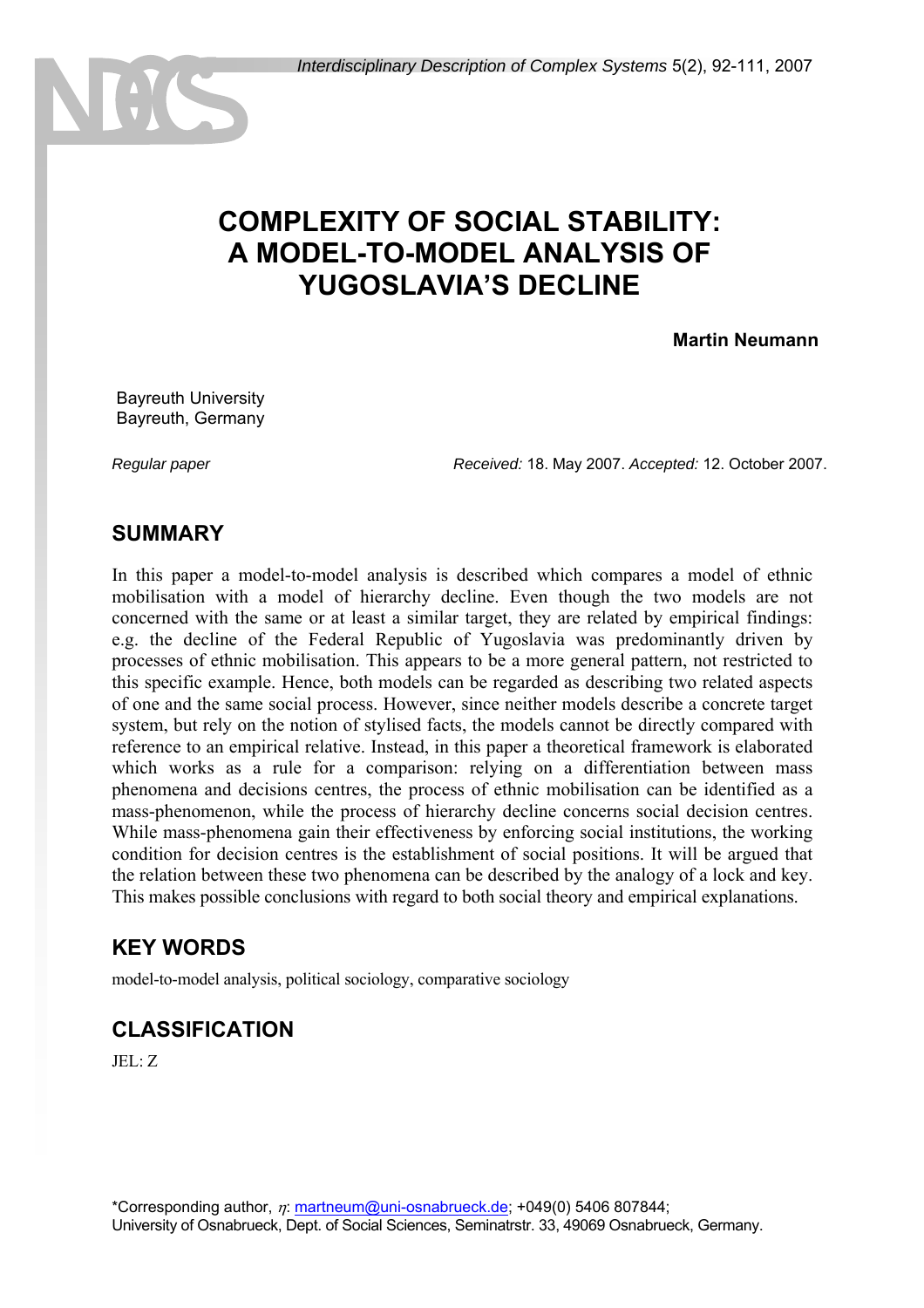## **INTRODUCTION: NEW LINES OF MODEL-TO-MODEL ANALYSIS**

In a paper describing an agent-based model of ethnic mobilisation [1] the authors expressed the hope that their model was "a small step towards the creation of a larger number of models that would eventually enable better understanding of the recent events in former Yugoslavia". The following considerations are intended as one small step in this direction. In a model-to-model analysis their model of ethnic mobilisation will be compared with a model of hierarchy decline as a consequence of internal hierarchical operational mechanisms. Comparable models of a causal analysis of ethnic mobilisation have been developed by Mimkes [2, 3] or Lim et al. [4]. The objective of this approach is comparable to these models.

Methodologically, the motivation for model-to-model analysis is to overcome a situation of researchers working in isolation without anyone else reproducing their results. It would enhance the transferability of knowledge drawn from simulation models to overcome this situation, i.e. progress should be made possible [5]. Since the research process of simulation is closer to experimental science than to deductive logic [6], only a progressive inspection of models may enfold their potential bearings. Yet, there are several modes of model-to-model analysis suggested by Hales et al. [5].

The most straightforward way of undertaking a model-to-model analysis is to replicate a model. Related to this approach is the use of models with different structures but the same target to confirm their results or to compare different models that announce the same type of results and to check their fitness with respect to particular data. What these and related techniques have in common, is that the models under investigation are concerned with the same or a related target system.

However, Hales et al. also suggest composing models of different scales in a larger model. Moreover, Cioffi-Revilla and Gotts [7] even related two seemingly unrelated models from distinct domains to draw out their structural similarities and differences. The comparative analysis undertaken here will follow this line of research: to use findings from each domain to illuminate the other. However, while the work of Cioffo-Revilla and Gotts is more methodologically oriented, the purpose of this approach is more theoretically oriented: to utilise the methodology of model-to-model analysis for a conceptual integration of different domains of social theory. Namely, to relate models of different aspects of the topic of political stability into a common framework [8-10]. Hence, if not to compose models of different scales into a larger one, as suggested by Hales et al., then at least it would be desirable to identify how they are interrelated. This could enhance the ability to transfer knowledge from one model to another. Hence, the models will be used to integrate different sociological theories. As a first step in this direction, a framework to compare at least two models will be introduced in this article.

The paper proceeds as follows: Firstly, the historical background will be outlined. The war 1991-1995 in former Yugoslavia can be regarded as a stylised target of the models. Some attempts at an explanation of the war are considered. However, this cannot be done in a comprehensive manner. The main purpose of this section is to develop an empirical framework to relate the models to different explanatory modes.

Secondly, the main conceptual ideas and the target system of the models will be introduced. However, it has to be taken into account that the models describe stylised facts that can only loosely be related to the empirical relative.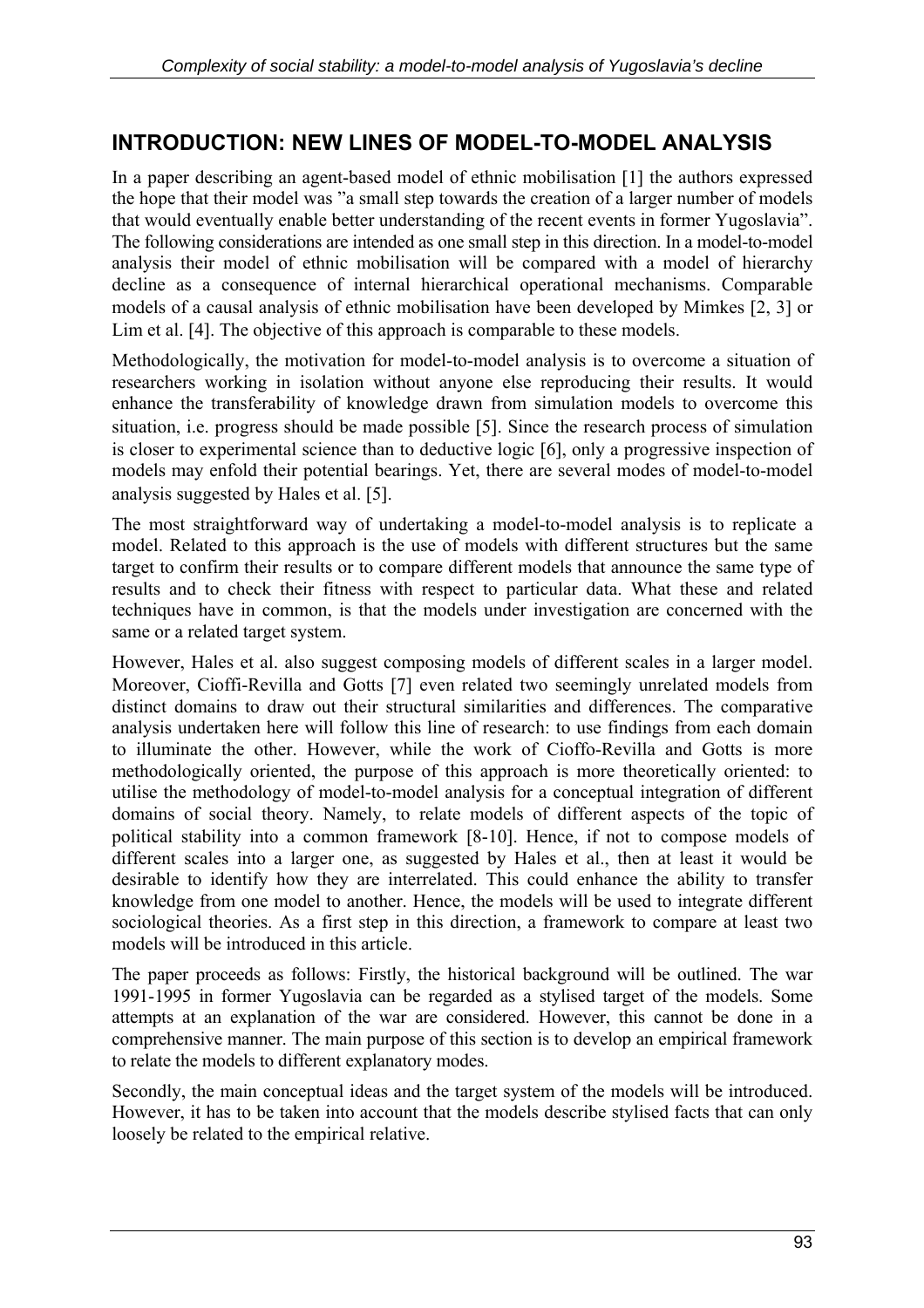Finally, a theoretical framework will be outlined into which both models can be integrated. Since the models cannot be directly validated against data taken from processes in former Yugoslavia (because they describe stylised facts), this framework enables a comparison of the models insofar as it provides a common rule. Hence, this theoretical framework can be regarded as complementary to the empirical one. This will lead to conclusions relevant for the foundations of sociological theory and empirical analysis.

## **EMPIRICAL BACKGROUND**

It is a phenomenon of modern European societies that in the so-called Eastern-European [11] or, more specifically, nation-to-state [12] mode of state formation, national movements emerge from larger political entities. Examples include the decline of the Austria-Hungarian Monarchy and the Ottoman Empire into nation states. This process is still underway: most recently a number of Eastern European states have declined along ethnic borderlines. Perhaps one of the most severe structural ruptures happened in former Yugoslavia: the Federal Republic of Yugoslavia ended in inter- and intra-state wars between ethnic movements, including genocide and ethnic cleaning. Hence, an understanding of the dynamics of the decline mechanisms would be crucial for political sociology [13]: ethnic identity seems to be a central driving force for the stability and instability of political power. In the following, a very brief outline of the recent conflicts in former Yugoslavia will be introduced.

### **BRIEF OUTLINE OF THE WAR IN YUGOSLAVIA**

According to the constitution of 1974, the Federal Republic of Yugoslavia described itself as a multi-national state, consisting of six republics. Each republic comprised one of Yugoslavia's constituent nations. Moreover, the territories of the republics were drawn along historically established borderlines. Thus, ethnic movements could rely on cultural traditions. Nevertheless, for a long time until the 1980s the degree of ethnic mobilisation was considerably low. For example, marriages across different ethnic groups were not an exception. Opinion polls of 1990 in Bosnia indicate that more than 90 % of the population regarded the ethnic relationships in their local neighbourhood as good [14]. Thus, although there was an awareness of it, ethnicity was not an important feature of identity formation.

After the death of Josip Broz Tito (1892-1980), the long term prime minister of Yugoslavia (until his death) and founder of the socialist regime, ethnic movements emerged on the territory of Yugoslavia. The escalation of violence took on various forms: punch-ups between hooligans as well as rationally calculated speeches by political entrepreneurs [15]. Beginning with Slovenia's declaration to leave the Federal Republic, the process of disintegration finally resulted in a series of intra- and inter-state wars [16, 17]. Thus, for the first time after more than forty years, the phenomenon of war appeared in Europe. It is well known that the collapse of Yugoslavia went alongside massacres and genocide which was a challenge for international law [18, 19]. The intensity of the war, however, was highly different within various regions: while officially only 19 war victims were counted in Slovenia, the official number for Bosnia was 242 330.

Numerous explanations can be found in the literature, each stressing the importance of different explanatory factors:

1) Perhaps the most prominent and most widely accepted explanation is simply the reference to *wilful political actions* of Slobodan Milosevic (1941-2006), since 1989 head of the communist party and president of Serbia, and other members of the political élite. There can be no doubt that in the 1980s and early 1990s actors from the centre of the political élite consciously escalated the crisis of the Federal Republic to reinforce their personal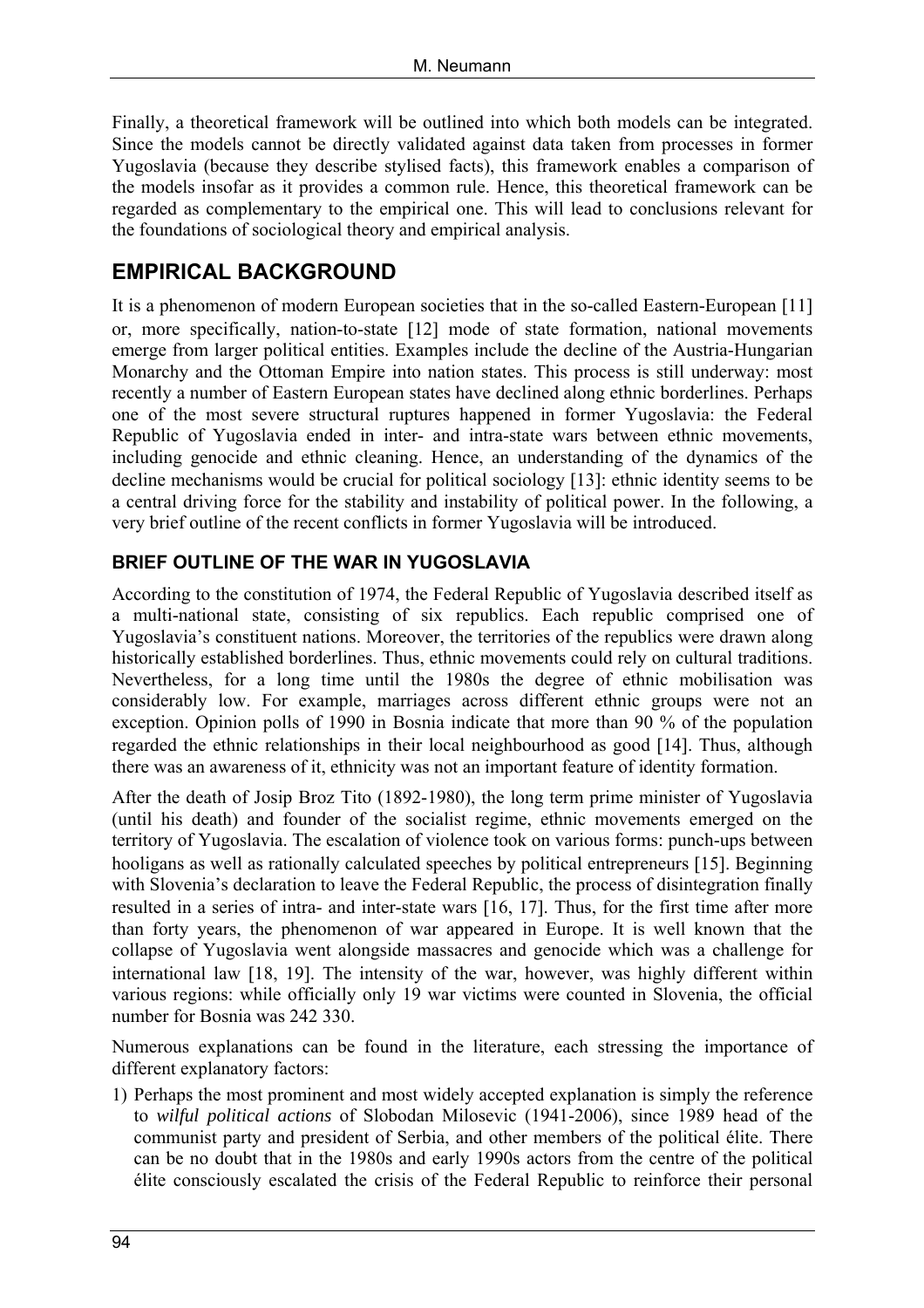political power. Thus, a considerable part of the political élite gained personal advantage from the political collapse of the Federal Republic [20]. However, the questions remain, firstly, why the more aggressive politicians were more successful than the political 'doves' and, secondly, why they were successful at this particular time and not at other times [1]. This question can be traced back to two factors:

- 2) One factor can be identified in the *international situation* [21]: at the end of the Cold War, international relations were in a phase of destabilisation. The 'new world order' still had to be found. For example, some authors stress that the early acceptance of Slovenia and Croatia by the European Union, particularly enforced by Germany, yet, without possessing regulatory power when the war escalated, was in part responsible for the escalation. The unclear and too weak mandate of UN soldiers is another example. Yet these factors can explain the possibility of the escalation but not why it took place in the first place.
- 3) One therefore has to enquire about the internal conditions of the Federal Republic of Yugoslavia. Classical political economy would call for an investigation of the *economic situation*. In fact, Yugoslavia underwent a serious economic crisis in the 1980s [22]. From the mid 1980s, Yugoslavia was confronted with a decreasing production volume. Also, the republic had to face a dramatic increase in the inflation rate. In 1989, there was even a hyperinflation of 2700 %. Together with wages remaining at a constant level, this led to a dramatic decrease in the standard of living. Moreover, the combination of these factors resulted in a dramatic increase in state debts. Thus, political collapse went hand in hand with economic collapse.
- 4) Nevertheless, the economic situation itself cannot explain why nationalist political leaders took advantage of this particular situation. A prominent explanation for this phenomenon is the recourse to *history*. Particularly, history was stressed by the ideologies of the nationalist leaders [23-26]. Wars in the very early history of the region, such as the battle of Kosovo Polje [27] served as a demonstration of the impossibility of Yugoslavia as a nation state. Even though these 'explanations' are clearly ideological, the question has to be answered why these ideologies were successful. In fact, one can argue that the founders of Yugoslavia had to rely on pre-existing nations with a rather long history for the constitution of the Federal Republic. Thus, societal conditions determining cultural modes of identity formation have to be taken into account for the understanding of the borderlines of the conflicts [28]. In particular, conflicts may crystallise at the borderlines of the different religions [29] and different languages [30] within the one Federal Republic.

## **BRIEF OUTLINE OF THE MODELS**

Without a doubt, all these factors contribute to an explanation of the phenomenon. Hence, a conceptual integration of these different aspects would be desirable. To contribute to an understanding of the mechanisms of the interaction of the explanatory factors, in this paper a comparison of two models concerned with two of these topics shall be undertaken. Both models highlight very different aspects of social disintegration. As the title of their paper, 'An Agent-Based Model of Ethnic Mobilisation' [1] indicates, the model developed by Srbljinovic et al. is concerned with the process of ethnic mobilisation. The MUE & HIER model [31], however, deals with the macrosocial decline of hierarchy levels.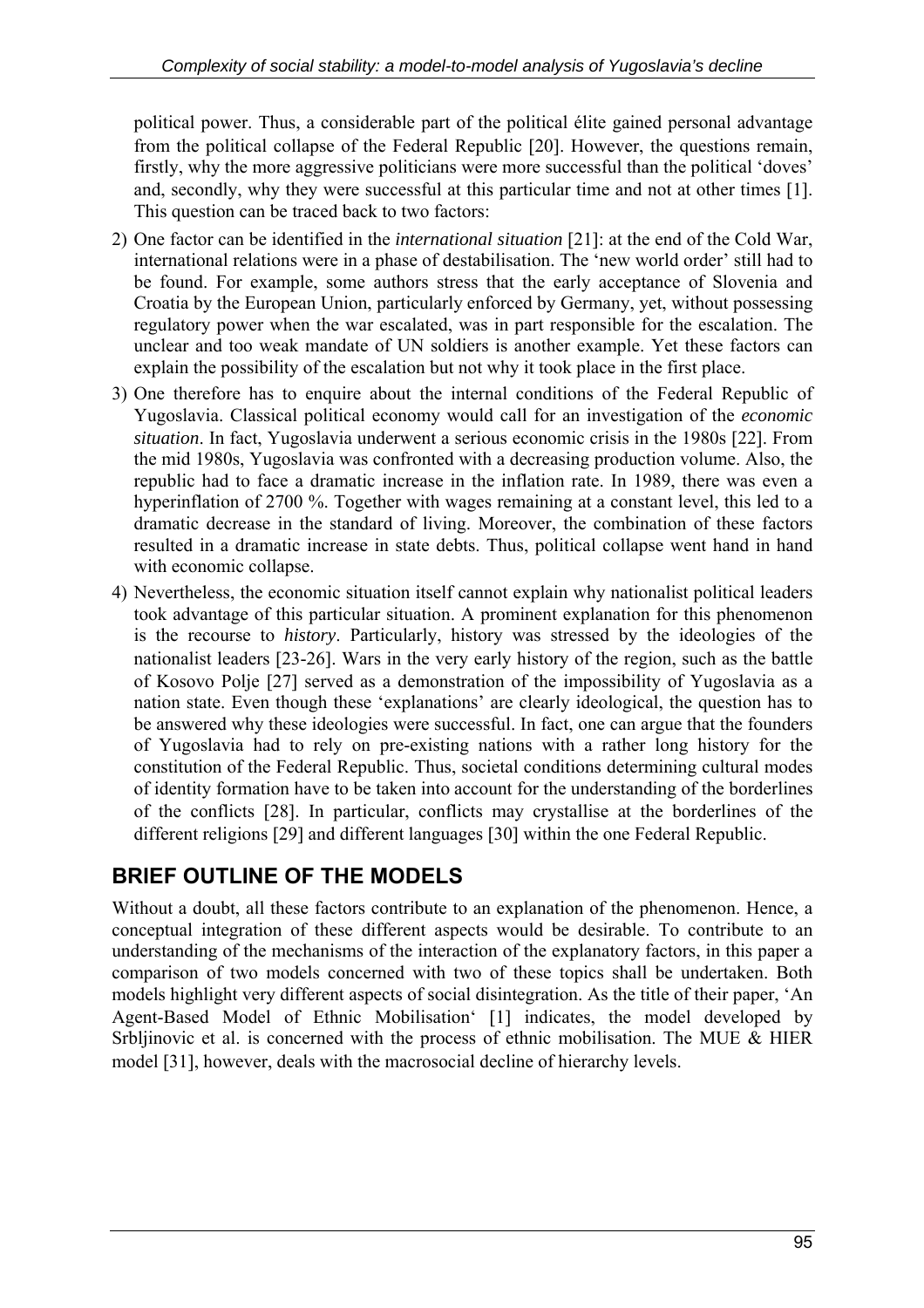### **AN AGENT-BASED MODEL OF ETHNIC MOBILISATION**

#### **The Model**

The target of this model is described by its title: to study ethnic mobilisation. This is inspired by already existing theories of mobilisation [32, 33] and methodically implemented by extending modelling constructs which have already been in use so far [34, 35]. Developed in co-operation with the Croatian MoD's Institute for Defence Studies, Research and Development, the background of the model is factual ethnic mobilisation in the course of the war 1991-1995 in former Yugoslavia. However, in the model this can only be described as stylised facts. Hence, the model is not an instrument for prognostic purposes but intends to investigate possible social mechanisms that can generate patterns such as ethnic mobilisation.

The question analysed by the model is how successful political entrepreneurs are in mobilising ethnical identities and in identifying the conditions for the escalation of ethnic conflicts. In particular, the model was inspired by the observation that in former Yugoslavia regions with very little differences in their socio-economic characteristics exhibited great differences in their degree of ethnic mobilisation. The question therefore remains as to what factors are responsible for the success of mobilising activities by political actors.

The model is an agent-based model written in SWARM. It consists of 200 agents with a fixed ethnic identity: They can be blue or red, which cannot be changed. The dependent variable in the model is the *degree of ethnic mobilisation*, m<sup>i</sup>, of each actor i. The degree to which they identify themselves with their given ethnicity can vary between 0 and 1. The difference between the maximum of 1 and the actual value is interpreted as the importance that an agent attaches to this ethnic identity in comparison to other possible identities. The actual degree of ethnic mobilisation is dependent on several social conditions:

- Firstly, it depends on the satisfaction of the agents with their life conditions, expressed by a grievance degree gr<sup>i</sup>. It is a variable which can also vary between 0 and 1. This captures the satisfaction with economic, political and other aspects of social life.
- Secondly, it depends on the agents' social network: the agents are able to observe the identity and the agents' degree of mobilisation in their social network, which influences their degree of mobilisation  $m^i$ . This is formalised as:

$$
m_{\text{score}}^i = k \cdot (imp_{\text{same}} + imp_{\text{other}}) / \text{netsize}
$$
 (1)

The term  $m_{\text{source}}^i$  denotes the influence of the social network on the mobilisation of agent *i*. k is simply a coefficient, to control the magnitude of this influence. The number of agents in the social network of agent *i* is denoted by netsize, and *imp*<sub>same</sub> and *imp*<sub>other</sub> denote the impact of members of the network whit the same and the other colour on the mobilisation of agent *i*.

• In particular, during the simulation the agents receive *appeals*, which may be red, blue or grey, i.e. neutral. However, in the absence of appeals the degree of mobilisation gradually decreases to 0 and the strength of the susceptibility of agents to ethnic appeals is smoothed by the grievance coefficient:

$$
k \cdot k_{\text{same}} \cdot gr^{i} \cdot m^{i}(t), \text{ for appeals of same colour,}
$$
  
\n
$$
m^{i}_{\text{app}} = k \cdot k_{\text{other}} \cdot gr^{i} \cdot m^{i}(t), \text{ for appeals of other colour,}
$$
  
\n
$$
k \cdot k_{\text{neutral}} \cdot gr^{i} \cdot [1 - m^{i}(t)], \text{ for neutral appeals.}
$$
 (2)

The quantity  $m^i_{app}$  is the impact of appeals on the degree of mobilisation of agent *i*, *k* is a constant to control the magnitude of this influence. The same holds for *k*same, *k*other and *k*neutral: they are constants to control the strength of the respective appeals. This is multiplied with the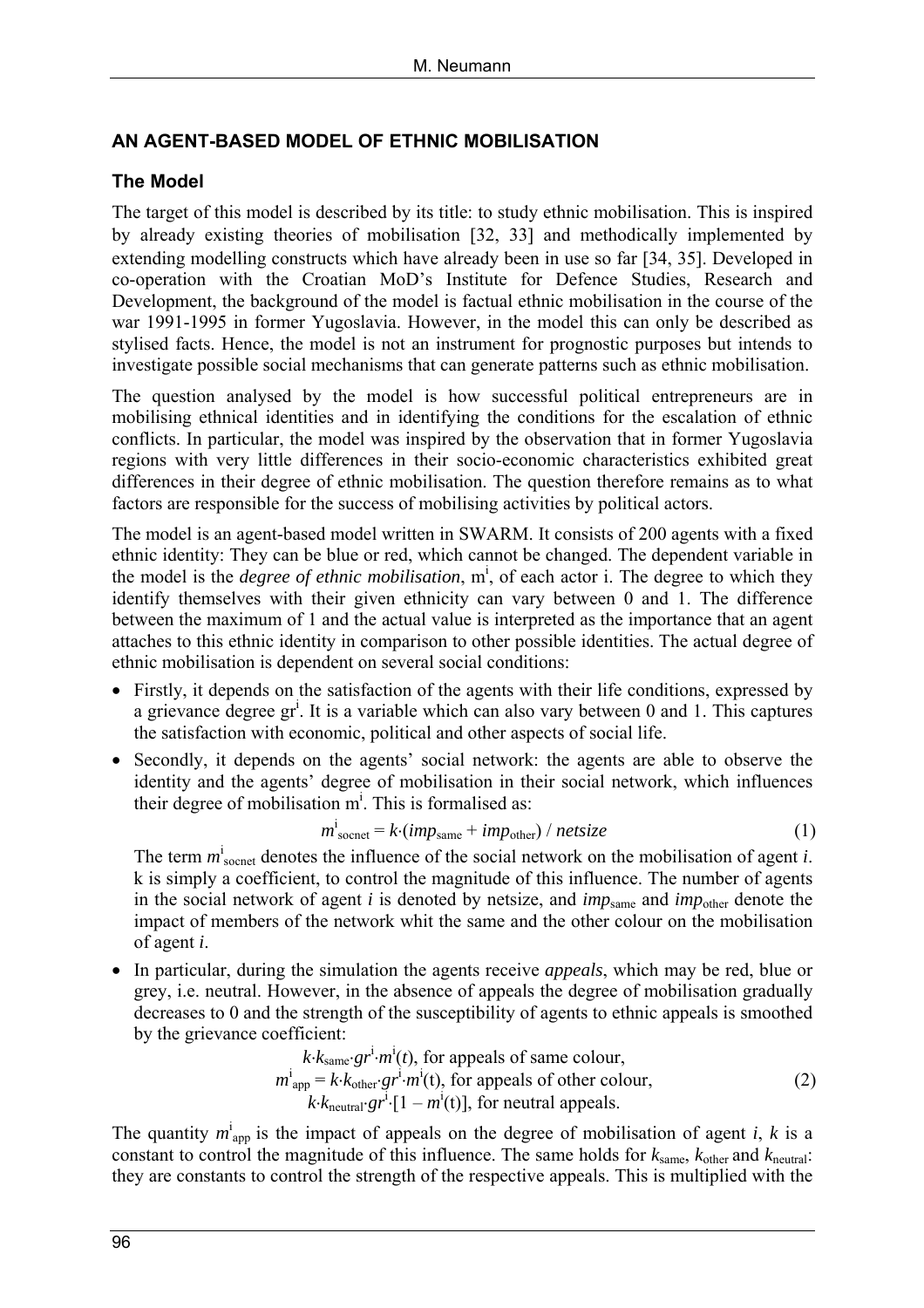satisfaction with life conditions and the already existing degree of mobilisation of agent *i*. Thus, the effect of appeals is stronger, if the agent has already a high degree of mobilisation and the more dissatisfied the agents are. The inverse relation holds for neutral appeals.

The appeals are public in the sense that they are observable for every agent. Hence, the agents can react to stimuli of their own colour as well as to stimuli of other colours. Their initial degree of identification is uniformly distributed between 0 and 1 and they have a constant value of satisfaction with their life condition of 0,5. Finally, their network size is chosen randomly.

This structure can be summarised as follows: with  $m_{app}^i$  and  $m_{socent}^i$  as defined above, and  $m_{\text{cool}}^{\text{i}}$  as the cooling effect, the dynamics of ethnic mobilisation reads as:

$$
m^{i}(t+1) = m^{i}(t) + (m^{i}_{app} + m^{i}_{\text{score}} + m^{i}_{\text{cool}}) \cdot \Delta t
$$
 (3)

which can be graphically displayed as in Fig. 1.



**Figure 1.** Structure of agent mobilisation.

#### **Simulation results**

This model was used to undertake a series of experiments to investigate the behaviour of the dependent variable − the degree of ethnic mobilisation − in cases of varying constellations of the independent variables. 100 agents are red and 100 agents are blue. Initially, they receive only appeals of the colours red and grey. These appeals are given at constant intervals. In an initial experiment it was checked whether the model behaviour was as expected: for example, an increase in coloured appeals increases the speed of mobilisation. Moreover, simulation runs resulted in a degree of ethnic mobilisation of either 1 or 0, dependent on whether the mobilising or cooling effect was stronger. This seemed to be a plausible result. Furthermore, mobilisation was faster when the agents possessed a social network.

The objective of this simulation runs was to enhance trust in the model. However, even in the initial setting it could be observed that in some simulation runs the average mobilisation intensity remained approximately constant for quite long simulation periods. This was mainly dependent on the appeal frequency. This was the focus of interest for further experiments.

Hence, in the next step a closer examination of this more complex behaviour was undertaken. Therefore the simulation runs were repeated with a randomly chosen appeal frequency. Approximately 60 % of the simulation runs showed the following result: either both populations reached a degree of mobilisation of 0 or the reds converged to 1 and the blues to 0. However, a long period of oscillation could be observed. Some simulation runs even remained in the oscillatory mode.

The next experimental setting was to investigate the influence of the agent's network composition. Hence, the experiments were repeated with a varying probability of having a friend of the same colour. In the case of relatively homogeneous networks, the result was that only the outcome documented above appeared: either both populations reach degrees of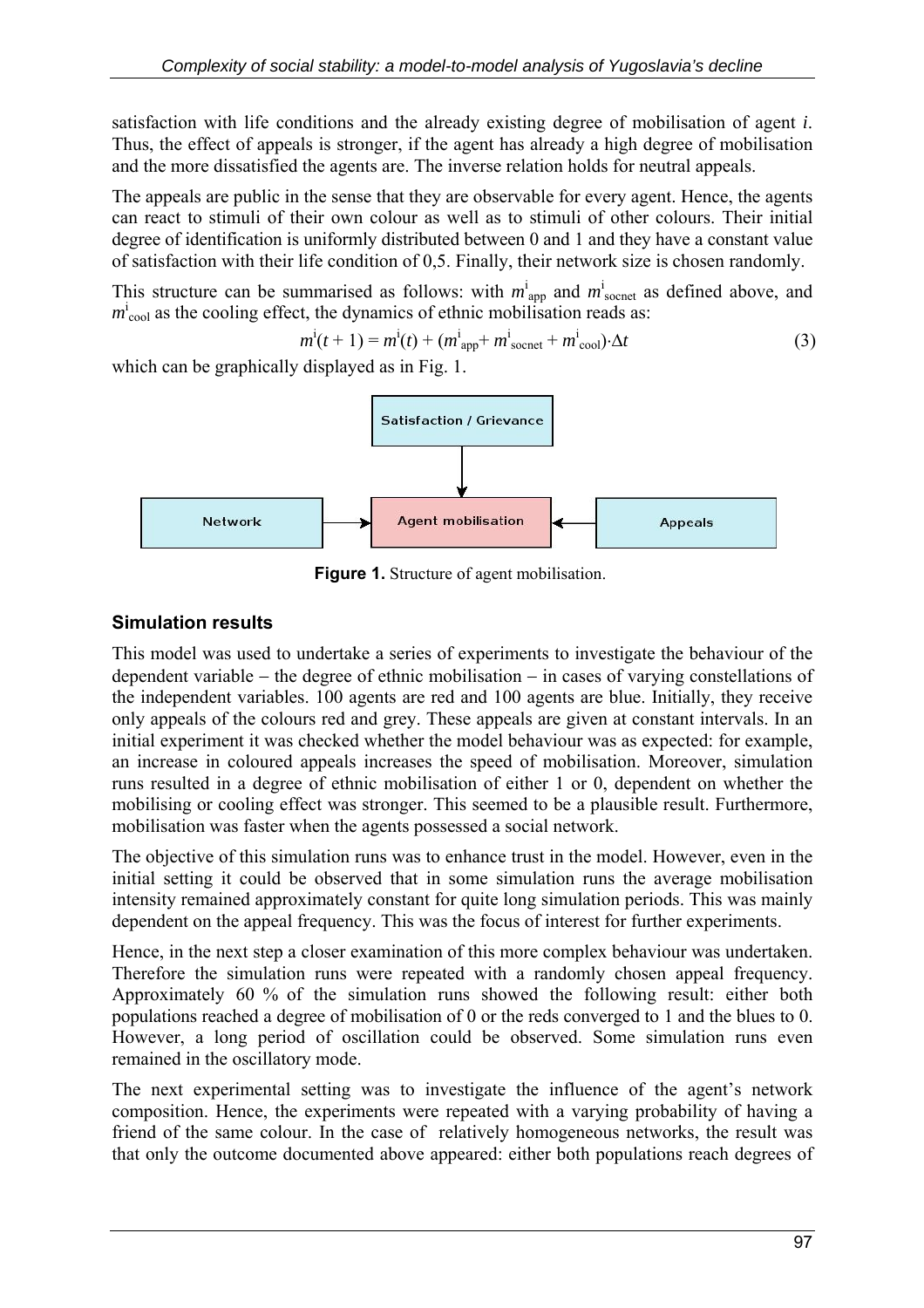mobilisation of 0, or the reds converges to 1 and the blues to 0. However, an increase in the network's diversity also increased the diversity of the outcomes.

A further experiment was to vary the degree of satisfaction with the life conditions. Instead of a constant degree of satisfaction of 0,5, a uniform distribution with the mean value 0,5 was chosen. Moreover, the variance of the distribution was varied. While some new patterns arose, diversity of the results diminished with increasing variance of the satisfaction. The most frequent outcome was a mobilising intensity value of 0,9 for red and 0,5 for blue.

Finally, experiments were undertaken with appeals of both red and blue colour. A red appeal was given every  $3<sup>rd</sup>$  simulation period, and a neutral one was given every  $4<sup>th</sup>$  period. Then blue appeals were introduced with varying frequency. With the other parameters as in the initial setting, surprisingly, blue appeals seem to strengthen the mobilisation of the red agents.

#### **Empirical evidence**

The main result of these simulation experiments was that *differences* in the degree of mobilisation appeared *across similar populations*. This result captures the observation that differences in the degree of ethnic mobilisation cannot be tracked back to socio-economic factors. Srbljinovic et al. [1] mention ethnic conflicts in the Croatian region of Lika with a mixed Croatian and Serbian population, while other areas with very similar socio-demographic characteristics remained stable. This finding can be explained by the model. According to the model, this is merely due to random effects in the initialisation of the primary ethnic mobilisation as well as their network composition. Yet this limits the predictability of the simulation runs. The conclusion drawn from this result is that processes such as ethnic mobilisation, once they are initialised, are only controllable to a very limited degree.

#### **A MODEL OF HIERARCHY DECLINE**

On the other hand, the model of hierarchy decline is an equation-based model to evaluate the range of a theory of social power. While the agent-based model of ethnic mobilisation is explicitly motivated by the escalation of ethnic conflicts in former Yugoslavia, the MUE & HIER model was not intentionally developed to model a (however stylised) concrete target system. The objective of the model was to formalise a general theory of hierarchical operational mechanisms. Therefore, the relationship of this model to processes in former Yugoslavia has to be denoted explicitly.

The main theoretical term of this theory is the notion of a power territory (PT), governed by a so-called power territory ruler (PTR). The theory aims at formulating idealised structural conditions for the behaviour of PTs, namely three existence conditions and one operation condition [36]:

- Existence condition 1 (competence) At least one competence field has to be defined for each PT.
- Existence condition 2 (scope and effect) Let individuals or social units in the competence field of a PT be called clients of the PT; then the relation between the number of clients and the number of PT members may not fall below a certain minimum. It is obvious that this minimum number is greater than or equal to 1, i.e. that there has to be at least one client allocated to each PT member .
- Existence condition 3 (budget) The PT has to dispose of sufficient financial assets.
- Operation condition If a PT exists, one central condition for its undisturbed operation is that PT strategies are effective.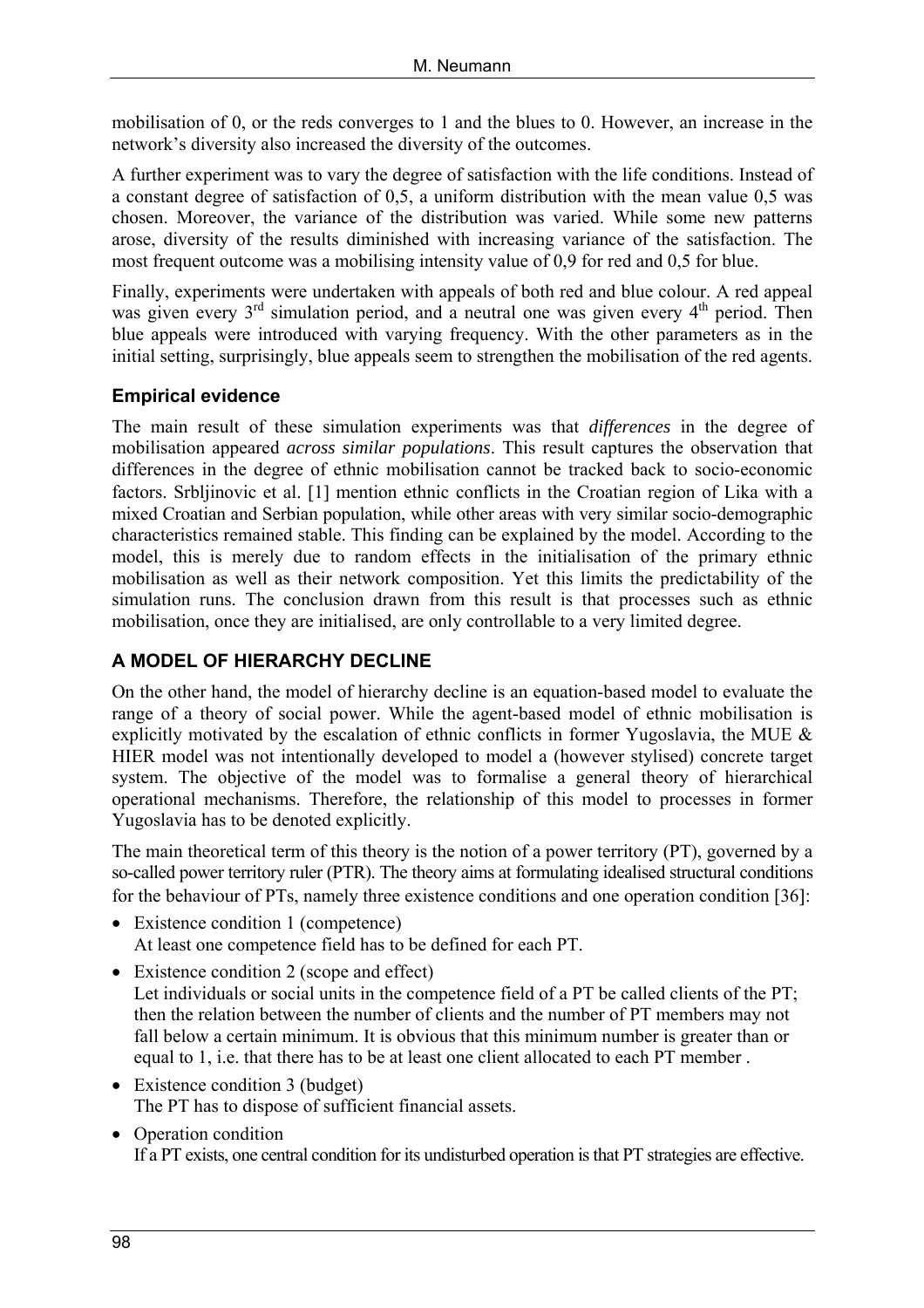This theory can be graphically displayed, Fig. 2. The square indicates the society (large social unit). The PTs are indicated by the cones which serve clients in their competence field.



**Figure 2.** Structure of PT System *-* the wiggly lines represent the competence fields.

## **The Model**

The MUE & HIER model described in [31] is an equation-based model written in DYNAMO. It relies on the theoretical framework as outlined above. The central variable is the number of positions in a so-called Power Territory (PT) system. The focus of the model is how hierarchical operational mechanisms are shaped by person-position relations. Hence, it is a model of élite exchange. Three types of élite exchange are implemented in the model:

- A continuous flux of ordinary replacement, for example, after retirement.
- Medium size structural ruptures, for example governmental change after elections.
- Serious structural ruptures like civil wars or the collapse of hierarchy levels.

The model consists of 8 sectors at all. However, they will not be outlined completely in this paper; to concentrate on the purpose of comparison, only the central operational mechanisms will be highlighted in more detail: the positions in the PT system, the personnel in the PT system, the hierarchical operational mechanisms, and the ruling demand and budget of the PT system.

*Ad 1) The Positions in the PT System*. The positions in the PT system are calculated according to the hypothesis of a strict hierarchy, i.e. it is assumed that there is a constant relation between the number of positions along the hierarchy levels. For example the relation between the positions on the top level and the underlying one is 1 : 10. Hence, the positional dynamics is predominantly driven by the top level in the hierarchy, articulating the demand for positions of sub-PTRs. It is possible, however, that one person can hold multiple positions. The growth of oligarchic positions is driven by three mechanisms:

- Ordinary growth
- PT partition
- Downward mobility; i.e. the creation of new positions on lower hierarchy levels.

The decline of oligarchic positions on level i is calculated by a specific *alarm function*, dependent on overdebt in i, and a so-called career aspirants crowding alarm (explained in the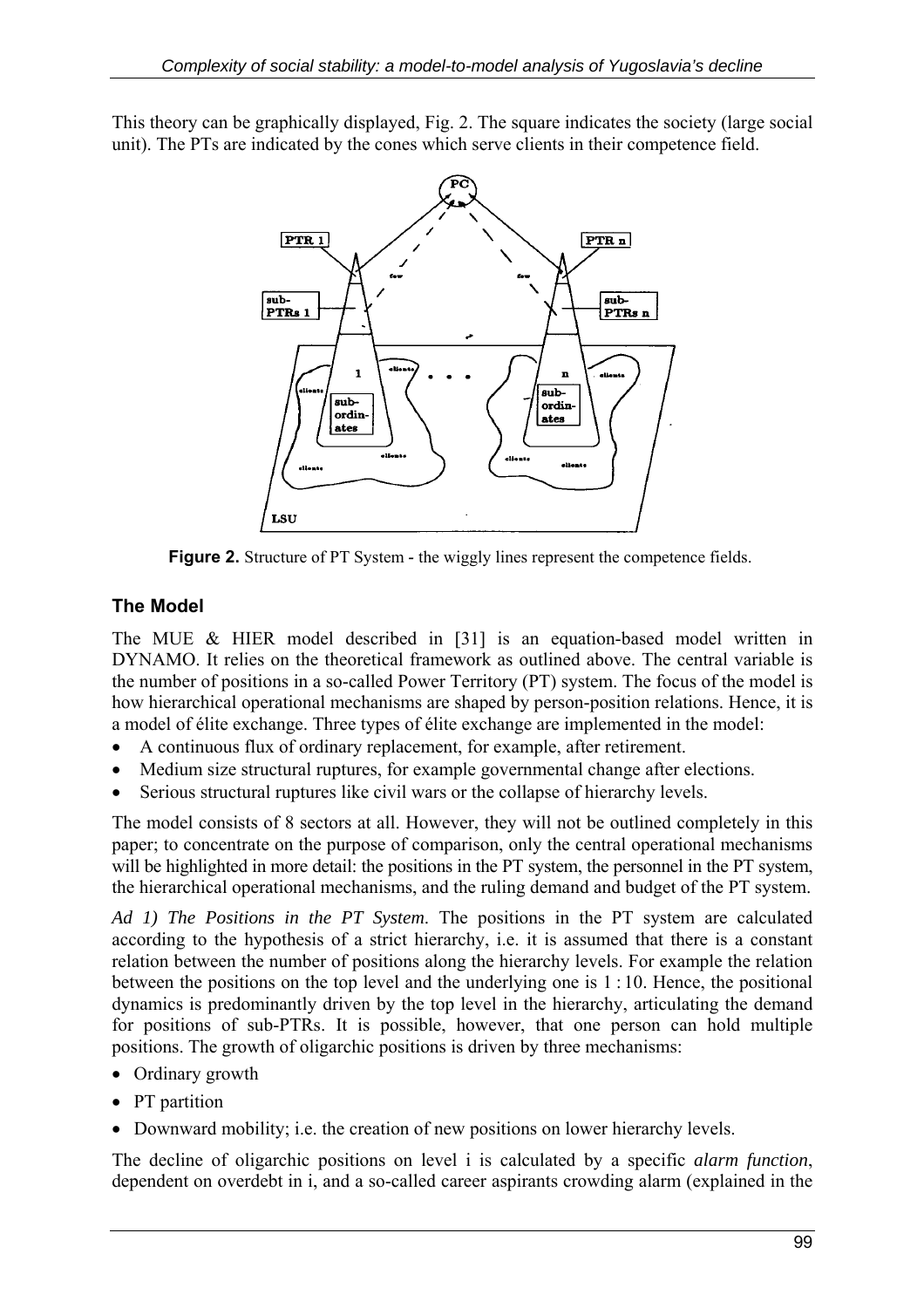paragraph on hierarchical operational mechanisms). However, it is smoothed by a passing over of financial restrictions in i to lower hierarchy levels. The most important growth mechanism is PT partition: if ordinary growth of PT positions is low compared with the number of additional positions desired by career aspirants, then the PT partition quota grows.

*Ad 2) The personnel in the PT system*. The personnel dynamics is predominantly driven by career aspirants on lower hierarchy levels, waiting for higher positions in the hierarchy. However, since the model is an equation based model, the career aspirants are not modelled individually. It is simply a quota from the number of persons inhabiting positions at hierarchy level i –1, which are assumed to have the desire to gain positions on higher levels.

In particular, this section contains a *waiting chain* for career aspirants, which determines the above mentioned crowding alarm. At the beginning of every time step the waiting chain is occupied with career aspirants on the one hand and persons that formerly have lost their PT positions in structural ruptures on the other. This is realised as a flow model in the system dynamics style. After this process PT positions are created and occupied with persons from the waiting chain.

*Ad 3) Hierarchical operational mechanisms.* This section defines the *crowding alarm*. When the waiting chain is filled, the crowding alarm is activated. It will be shown below (in the section: the dynamics of the model) that this function is of central importance for the model behaviour. It is important to note that career aspirants have to follow the hierarchy: hence, first they gain positions on the lowest hierarchy level. If they have achieved a position on this level they can wait for a position on the next higher level, and so on. Again note, that their career is not modelled individually, but only as a quota of the persons occupying a position at each hierarchy level.

At this point the interaction between the positional and the personnel dynamics come into play: Positions are created by the top level. However, because a growth of top positions in the PT system leads to an even greater increase in the number of positions on the lower hierarchy levels this leads to a greater number of persons inhabiting positions which qualify them for positions on a higher hierarchy level – i.e. this leads to an increase of career aspirants. Note, that the *quota* remains constant. Thus, a greater *number* of positions leads to a greater number of career aspirants.

In particular through the mechanism of PT partition, this mechanism leads to a growth of the PT system. Hence, an autocatalytic dynamic is the consequence: growth of the PT system yields growth of the waiting chain, which yields growth of the PT system. The unsatisfied career aspirants, however, are the driving force for the crowding alarm function, since they are assumed as enhancing the revolutionary potential: they have the know-how of how PTs are running as well as the ambition to rule a PT.

*Ad 4) Ruling demand and budget of the PT system.* The budget of the PT is particularly dependent on the ruling demand, however limited by a ceiling, when a threshold of maximum overdebt is reached.

The ruling demand of a PT is specified by the number of involvement in activities. These are specified by the number of contacts within the PT system. The demand per activity is calculated by a linear combination of a minimum and a maximum demand per interaction. While the minimum demand is simply a constant, the maximum demand is to denote *conflict*  interactions. It is assumed that a certain quota of interactions is of such a kind and that conflict interactions are more costly. If conflicts become more numerous, the so-called hectic state intensity is increasing. It is assumed that in turn conflict interactions are even more frequently when this stress is increasing, what recursively intensifies the hectic state. it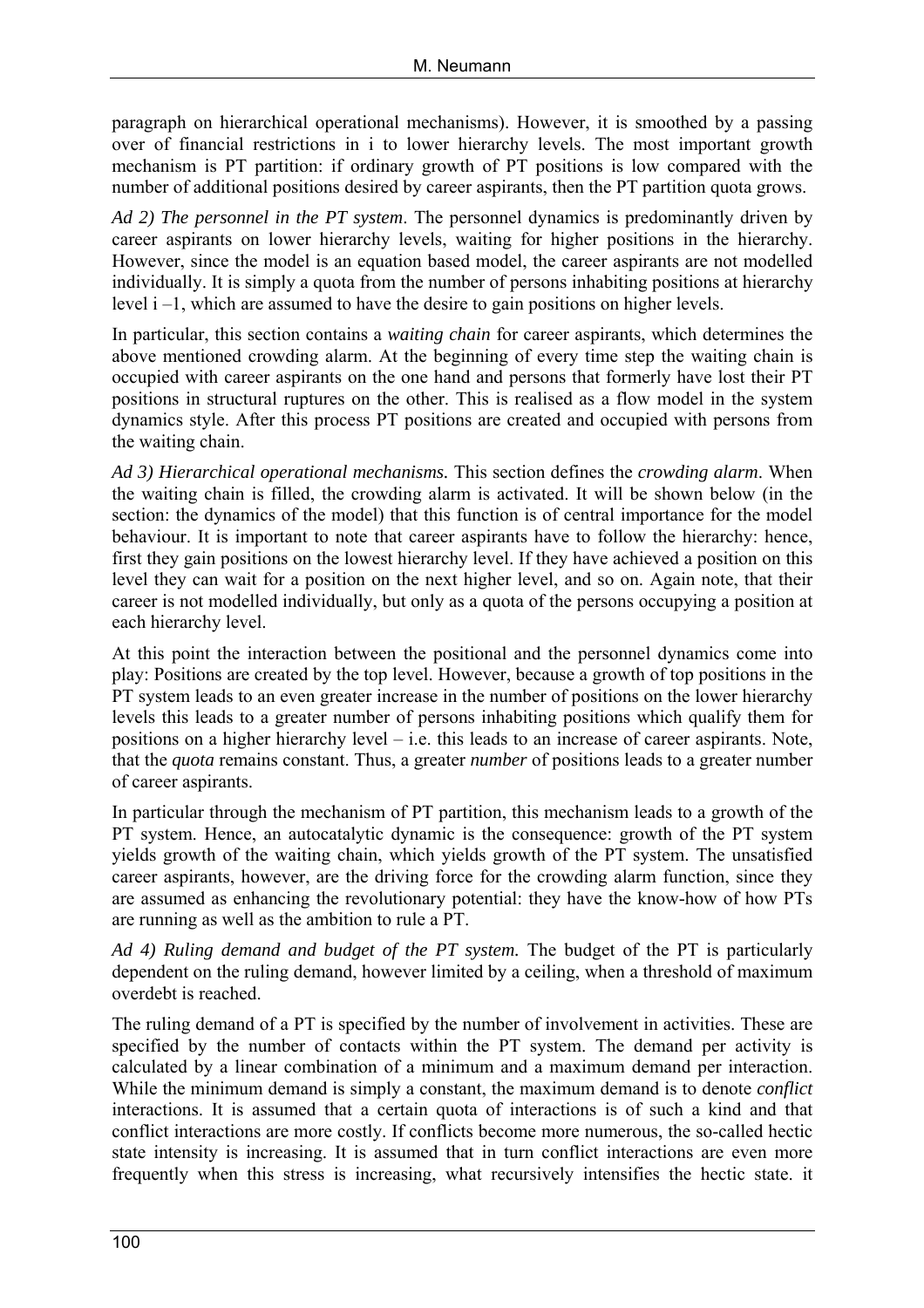follows that an increasing amount of money and personnel is needed to deal with these conflicts. Thus, again there is an autocatalytic process: increasing number of PT positions yield an increasing hectic state which yields to an increasing demand of PT positions.

*Summary.* Hence, in principle the model is a *waiting chain model*: In the centre of the model is a waiting chain of career aspirants, which is mostly responsible for the dynamics of the model. However, each sector of the model consists of many interdependent equations, which does not permit to display them in a fashion sufficient for replication within this article (comp. [28, pp. 274-307]). Therefore a simplified graphical illustration might help to identify its main causal structure, Fig. 3.



**Figure 3.** Causal structure of the model.

Hierarchical positions at the hierarchy level i are generated at the above level  $i + 1$ . The process of generating positions is amplified by conflicts on the hierarchy level  $i + 1$ . The positions at level i are occupied with persons from the waiting chain. Thereby the number of persons in the waiting chain is reduced. The waiting chain is filled with career aspirants from the lower hierarchy level  $i - 1$ . If the maximum capacity of the waiting chain is reached, the overcrowding of the waiting chain activates an alarm function. This alarm function enhances the value of a structural rupture register function. A further input for this register function comes from financial restrictions. The financial demand is caused by the positions at level i: the more positions exist the greater is the financial demand. If a certain threshold of the structural rupture register function is reached, the function is activated which destroys the top hierarchy level  $i + 1$ .

#### **Simulation results**

The dynamics of the model is mainly driven by the two autocatalytic processes which result in a strongly growing PT system: These are processes implemented in the sector of the personnel of PTs and in the hierarchical operational mechanisms:

- PT growth  $\rightarrow$  waiting chain growth  $\rightarrow$  PT growth
- PT growth  $\rightarrow$  increase conflict interactions  $\rightarrow$  PT growth

The growth of the PT system leads to a strongly growing financial demand. This can be financed by two means: through growth of GNP and through debt. Since in the long run the growth of GNP has to be extreme high to fulfil the demand of the PT system, after a while the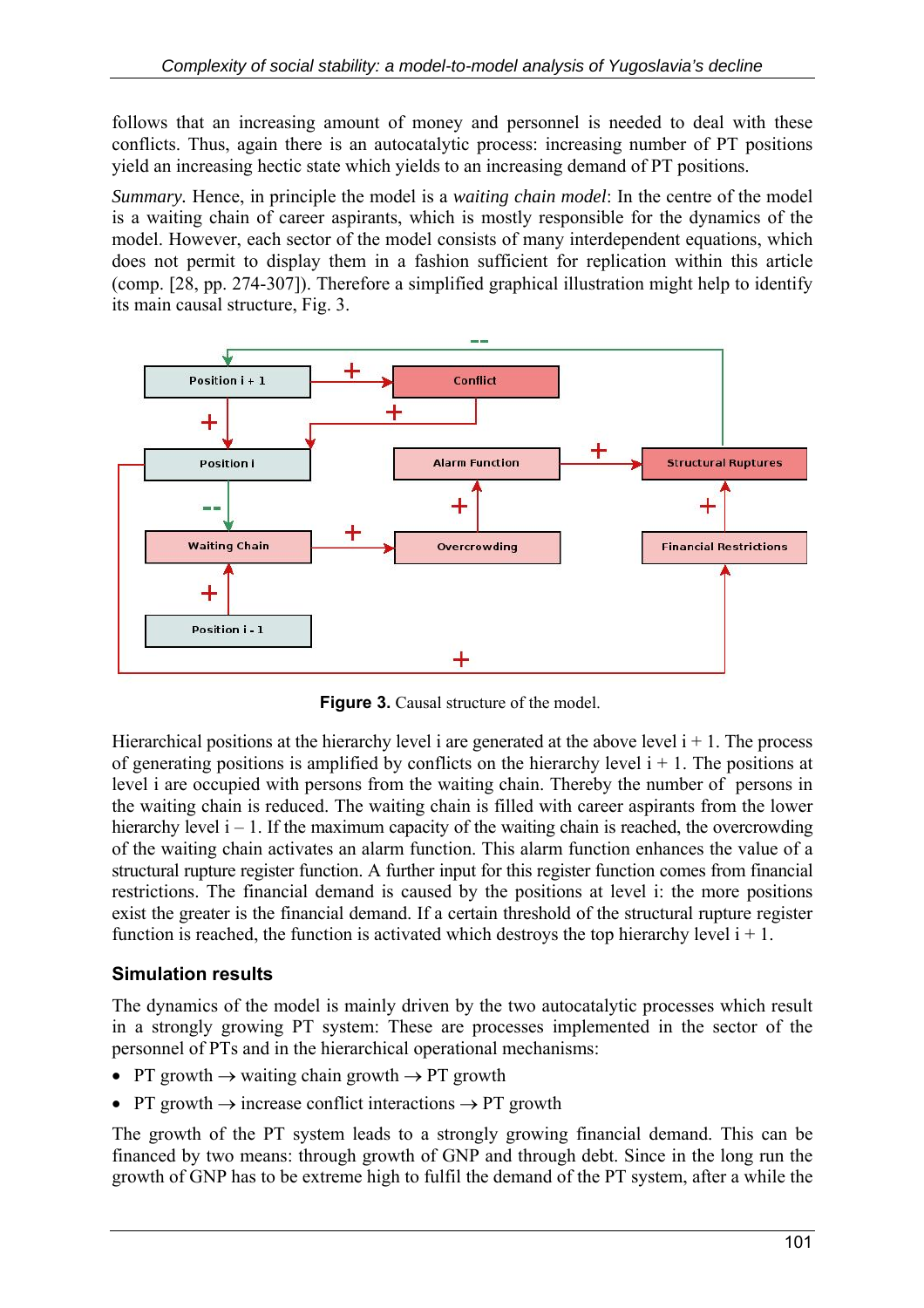PT system turns into a mode of debt financed growth. Then the structural rupture register function is activated. After a structural rupture the register function relaxes to zero.

As a result of the decline, however, the positions on the top level are destroyed and, consequently, the persons inhabiting these positions are thrown into the waiting chain and again the process starts from the beginning.

#### **Empirical evidence**

Obviously, the decline of former Yugoslavia can be described as a decline of a hierarchy level. The Federal Republic of Yugoslavia collapsed into its pre-existing constituting parts. This process was enforced by political leaders with a high revolutionary potential: for example, during Tito's regime, Franjo Tudjman (1922-1999), from 1992 until his death the first president of Croatia, had already been in prison in the 1970s and the 1980s due to so-called nationalist agitation [12]. However, the qualitative analogies go even further: the constitution of 1974 can be regarded as a PT partition, as described by the model. This constitution describes the republics as states and even gives regions like Kosovo and Vojvodina more autonomy [37]. Therefore political aspirants can be satisfied with PT positions in these regions. Also two phases of PT growth can be distinguished in former Yugoslavia: The successful 1960s which was a phase financed by GNP growth can be distinguished from the time of the 1980s which was characterised by growing debts. Thus, even though the model was not intentionally developed to cover the events in former Yugoslavia, the theoretical assumptions underlying the model are in fact confirmed by them.

## **OUTLINE OF A THEORETICAL FRAMEWORK**

Both aspects of ethnic mobilisation and hierarchy decline can be observed in the history of former Yugoslavia: On the one hand, there was a decline of the Federal Republic into smaller units along pre-existing borderlines of a lower hierarchy level. On the other hand, one of the central driving forces behind this process was the mobilisation of ethnic identities. Hence, empirical evidence suggests, that these models capture some relevant aspects of the processes which had to be observed in the former Yugoslavia. But how are these aspects related to one another?

In the model of ethnic mobilisation the ethnic appeals are given as external facts. No analysis is made regarding where these appeals come from. Hence, obviously the question cannot be posed why they are given at all. On the other hand, the model of hierarchy decline is blind to the borderlines of the decline. This is due to the fact that the competence fields are not specified in the model. Thus, no conditions of success or failure can be identified. Hence, it appears to be reasonable to regard both models as complementary in 'some way'.

However, both models are concerned with stylised facts; they do not represent a concrete target system [38]. Firstly, this is due to the overwhelming complexity of social reality, which cannot be represented by a simulation model. In contrast to models based on first principles (at least rhetorically) the actual state of the social sciences does not allow for reliance on some simple laws representing the complexity of their target system [38, 39]. Hence, it has to be questioned in what respect, i.e. in what 'way' they can be compared: Since the empirical facts cannot serve as a rule to compare models of stylised facts, there is no measure available to judge the validity of these models in a straightforward manner. Yet, the notion of stylised facts implies what can be called a proto-theory: in principle, a stylised fact is a shorthand for a theory taken from everyday knowledge. Thus, it is plausible to identify the theoretical framework behind the stylised facts. A theoretical structure will therefore be developed which is able to relate both models in a common theoretical framework. Within such a framework it is possible to identify which questions are posed and answered by the models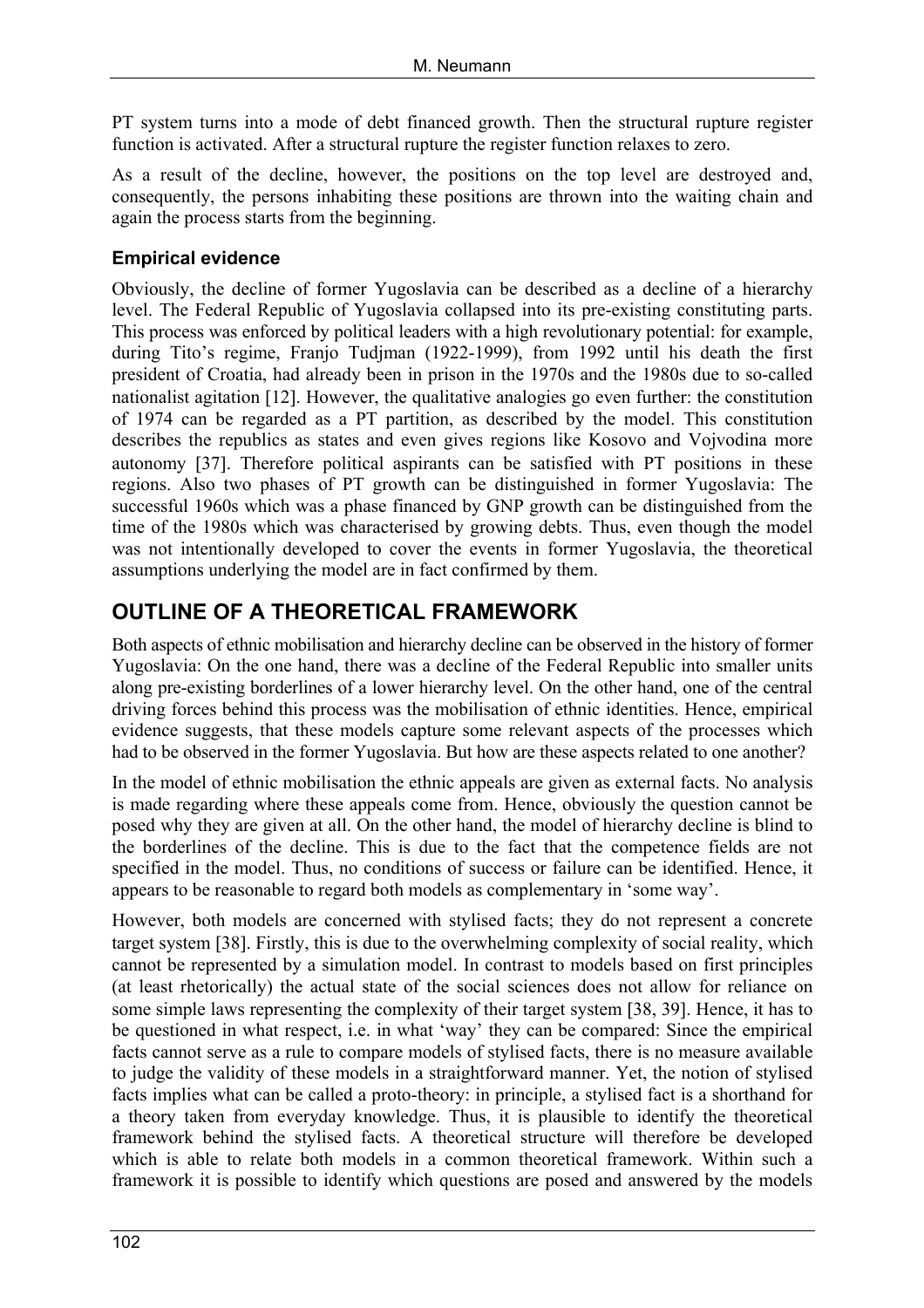and which are left open by them. Hence, such a theoretical framework is a precondition to relate isolated models of stylised facts to one another insofar as this theoretical framework can serve as a rule: instead of comparing the models directly, firstly the theoretical topic with which the models are concerned will be identified and then these theoretical topics can be compared to relate the modelled stylised facts to one another. It thus becomes possible to identify the extend to which the models' behaviour factually intersects.

#### **DECISION CENTRES AND MASS PHENOMENA**

In fact, the targets of the models can be distinguished by the way they are generated as well as by their functional relevance within social processes.

In a first step, a more formally oriented differentiation will be introduced of how some output data *Y* is generated to reflect the difference between the models [40]: it may result from a sequence of processes which, in principle, can be divided into two categories. It may result as a consequence of a process in a social decision centre or it may result as an aggregate of a sum of individual processes, thus, it may be a social mass phenomenon. Decision centres are social units whose reactions constitute instances of concentrated influences [41]. The concentration can be identified by the relationship between the number of specific reactions and the number of actors producing these reactions. Examples may be war between nation states or the building of motorways [40]. For instance, if the president of the United States declares war, this is a decision of an individual person. Yet it can affect – in principle – the whole human race. If no such influence concentration can be observed, the socially generated data has to be regarded as mass phenomena. Examples of mass phenomena are income distributions, language or a traffic jam. Every statistical aggregate is a mass phenomenon. Hence, in principle, socially generated data *Y* is the set union of the set of mass phenomena and phenomena caused by decision centers:

$$
Y = \{Y_{DC}\} \cup \{Y_{MASS}\}\tag{4}
$$

With regard to the models, this distinction leads to the following formal classification of the models:

- In the model of ethnic mobilisation no influence concentration is implemented. Of course, the agents are highly determined by the ethnic appeals they receive. However, these appeals are not ascribed to an individual actor. Thus, the model describes a mass phenomenon, since ethnic mobilisation is a social phenomena only insofar as it appears as a mass phenomenon.
- On the contrary, the existence or the decline, respectively, of hierarchies is not a mass phenomenon. Hierarchies can be regarded as mechanisms for collective decisions, i.e. as a decision centre. Hence, the model of hierarchy decline is concerned with operational mechanisms of decision centres.

Thus, as a first result, the models can be identified as models of mass phenomena and decision centres, respectively. This distinction leads to a first more formally oriented conclusion of how the processes described by the models can be differentiated.

However, the next sociological question is under what circumstances mass phenomena and processes within decision centres are related to one another. Obviously, many operations of decision centres do not cause mass mobilisation. On the other hand, not every mass phenomenon concerns competence fields of PTs and will in turn enhance the probability of conflict interactions. For instance, the mass phenomenon of smoking has caused operations within decision centres only in the last decade. Hence, the question remains: when do both levels affect each other? This leads to the question of what are the material social conditions at work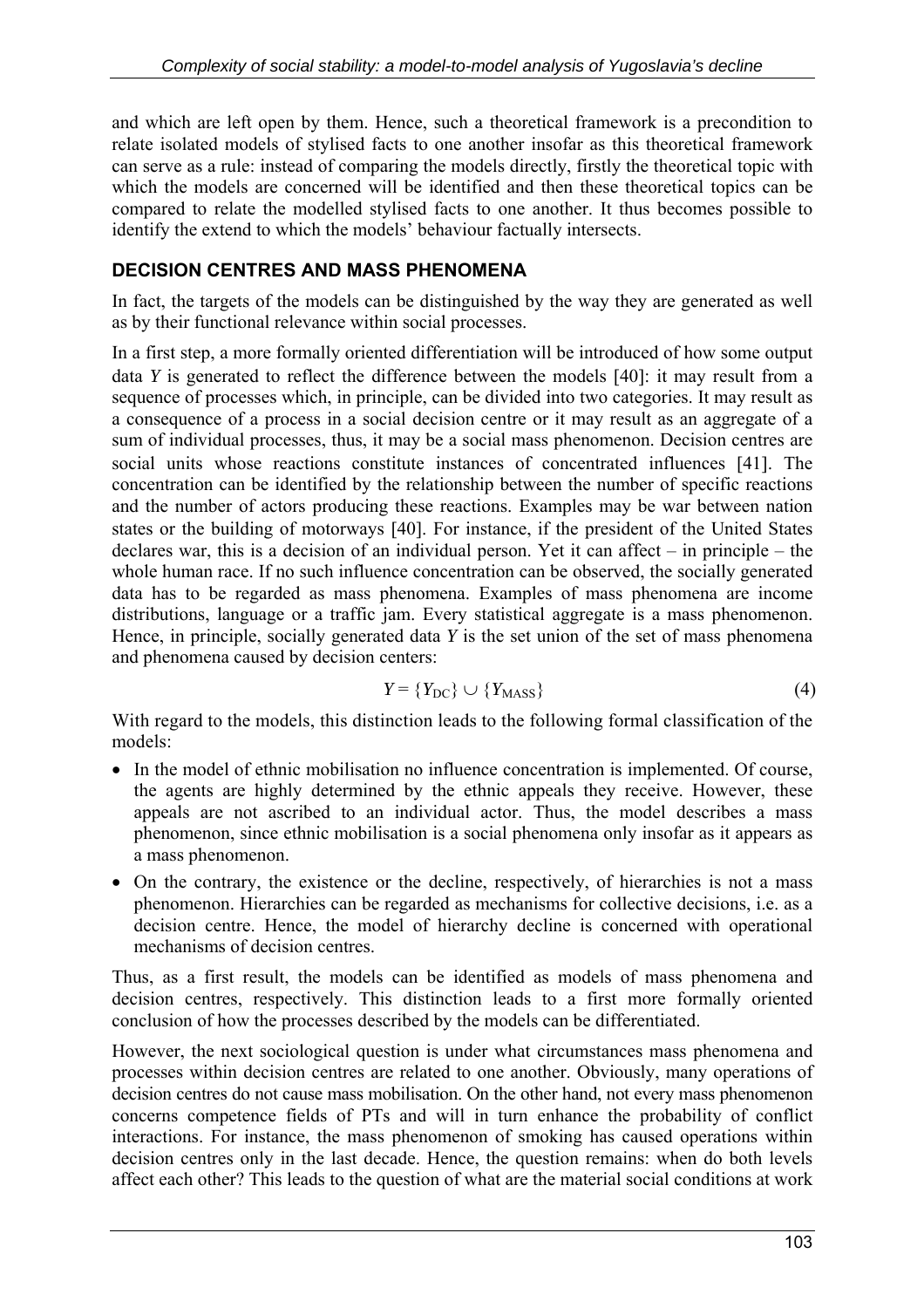behind these two phenomena. What is the causal mechanism to connect decision centres and mass phenomena? Hence, the question of their functional relevance has to be addressed.

#### **INSTITUTIONS AND POSITIONS**

On the one hand, the mass phenomenon of ethnic identity is a predisposition for social orientation, directing social action. This refers to the notion of the homo sociologicus [42]. Hence, ethnic mobilisation can be regarded as an example of the enforcement of a social institution [43, 44]. Although a detailed examination of the sociology of institutions cannot be undertaken [45, 46], some key elements can be highlighted: these are elements of sociality within the individuals, which can be regarded as the non-contractual elements in the social contract [47]. They can be regarded as an element of sociality in the brains of the individuals. It is claimed that institutions are necessary to regulate social interaction in a way that people are able to interpret and enable them to react to other actors' behaviour. Hence, institutions create stable behaviour patterns. Ethnicity provides a means for the formation of such forms of stable behaviour patterns. People can create a personal identity by relying on their ethnicity: ethnicity provides a social role for individuals [48]. Moreover, it enables people to structure their world view insofar as it provides a means for the inclusion and exclusion of other people in a commonly shared way. Hence, ethnicity is an institution to regulate social interaction.

Now, let us ask what kind of phenomena decision centres are: hierarchically organised decision centres can be regarded as formal organisations. Yet, a comprehensive review of the sociology of organisations cannot be the task of this article (compare e.g. [49, 50]). However, a central feature of formal organisations is that the legitimisation of social relations is organised by a membership relation [51]. Following Peter Blau [52], it will be proposed to conceptualise the difference between membership and non-membership in a decision centre as the distribution of a population among social positions. This is because social structure "nearly always includes the concepts that there are differences in social positions, and that there are social relations among these positions" [52, p. 27]. Undoubtedly, social positions influence people's social relations, but they have to be distinguished from mere interaction. At different times the same position can be inhabited by different people. By the establishment of social positions, society faces the individuals. Inhabiting positions in formal organisations enables individuals to distinguish between official duties and private life [51]. Note, that the creation of position and the struggle of individuals to gain positions are the core process of the model of hierarchy decline. Thus, it is a model of the dynamics inherent in organisational positions. To sum up:

- a) Hierarchies, on the one hand, are operational mechanisms of decision centres, constituted by social positions.
- b) Ethnicity, on the other hand, as a mass phenomenon is a social institution, directing individual actions as their precondition.

Yet the question remains, as to how they are related: empirically, the phenomena of hierarchy decline went alongside ethnic mobilisation. However, the extend to which the behaviour of the models intersects must be theoretically deduced. It will therefore be theoretically demonstrated that, in fact, institutions and organisations have a causal power on each other.

#### **THE THEORETICAL LINK**

Thus, the stylised target systems of the two models can be distinguished by the way they are generated as well as by their functional relevance. However, the question remains of how they are linked together: when do mass phenomena and decision centres affect each other. Such a link would enable to integrate sociological theories of institutions and organisations.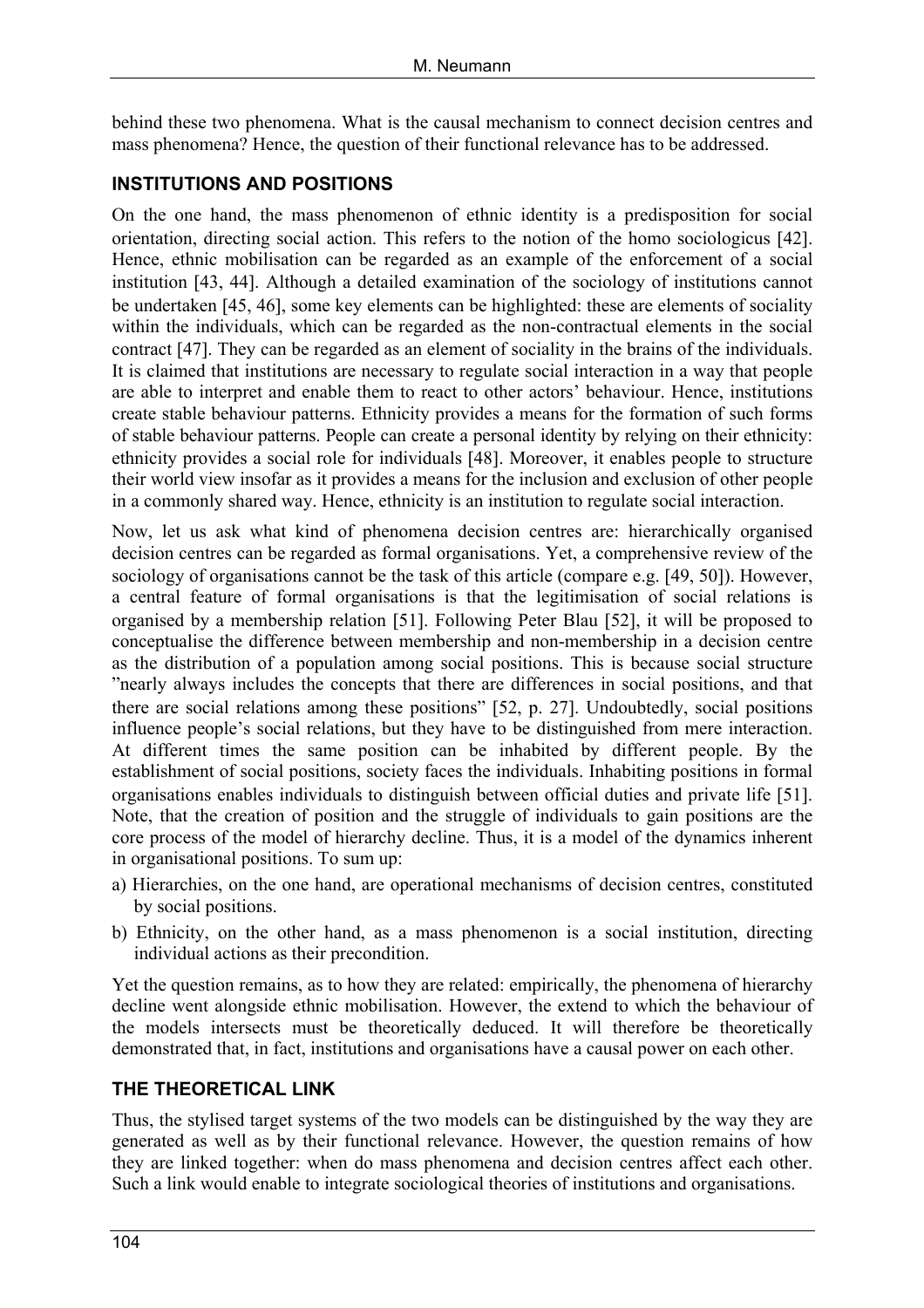#### 1) *The input of the model of hierarchy decline for the model of ethnic mobilisation*

On the one hand, it is a plausible assumption, that the appeals that the agents receive in the model of ethnic mobilisation are caused by decision centres. Obviously, this was the case in former Yugoslavia. Their analysis is left open in the model of ethnic mobilisation. Note, however, that the degree of mobilisation drops to zero in the absence of ethnic appeals. Therefore appeals and, in turn, the existence of decision centres is of central relevance for the reinforcement of the social institution of ethnic identity. The absence of ethnic appeals can explain the long period of peace in former Yugoslavia. The MUE & HIER model provides an explanation for their appearance. The frequency of ethnic appeals can be explained by the length of the waiting chain of career aspirants. The frequency of appeals should increase with the length of the waiting chain, because career aspirants (the persons in the waiting chain) might gain advantages if they can be identified as a representative of a social institution like ethnic identity. This might help explain the rise of the number of political entrepreneurs in the specific situation of Yugoslavia in the late 1980s and early 1990s. Namely, the precarious economic situation of the 1980s did not allow for the creation of a sufficient number of positions to satisfy career aspirants, i.e. an overcrowding of the waiting chain has to be expected.

#### 2) *The input of the model of ethnic mobilisation for the model of hierarchy decline*

On the other hand, according to the model of hierarchy decline, a precondition for the operation of decision centres is the existence of a competence field. The specification of competence fields, however, is left open by the model. This is what the model of ethnic mobilisation is about. To be regarded as competent, a decision centre has to possess defining power over a specific topic. However, the topic cannot be arbitrary. For instance, people would not ascribe any competence to a political leader appealing to condemn, e.g. red-haired people (at least nowadays). The propensity, to be regarded as important, increases if a competence field refers to a social institution. Ethnicity provides such an institution. Thus, the notion of a competence field links decision centres to mass phenomena of social institutions like ethnicity. This might help explain the concrete nature of the appeals of the political entrepreneurs. Insofar as they have to find a competence field, it might be an advantage for them to appeal to institutionally deep-seated patterns of social orientation like ethnic identity. The degree of mobilisation can be regarded as a measure of their success. Note, for instance, that the parents of Slobodan Milosevic were Montenegrins and that his brother Bora made a political career as a Montenegrin.

In conclusion, the relation between institutions and organisations can be described by the analogy of a *lock and key*: a social institution like ethnic identity provides a possible competence field for decision centres. Since the existence of a competence field is a necessary precondition for the operation of decision centres, institutions may be regarded as a lock for the success of a decision centre; namely insofar as appeals from decision centres have to match a social institution like a key has to match a lock. The metaphor of a lock is used to denote that institutions play a 'passive role': obviously, they are not a social actor.

Conversely, decision centres possess the power to reinforce a social institution like ethnicity (for instance, by sending ethnic appeals). In fact, this is reflected in the model of ethnic mobilisation by the assumption that ethnic mobilisation drops to zero in the absence of ethnic appeals. Thus, decision centres are the key to call into being the social institution of ethnic identity, and, in turn, processes of ethnic mobilisation. The metaphor of a key is used to denote that organisations are a social actor, they play the 'active role'.

Hence, this theoretical framework allows us to show where the behaviour of the models intersects: Namely, the appeals in the model of ethnic mobilisation may be generated by the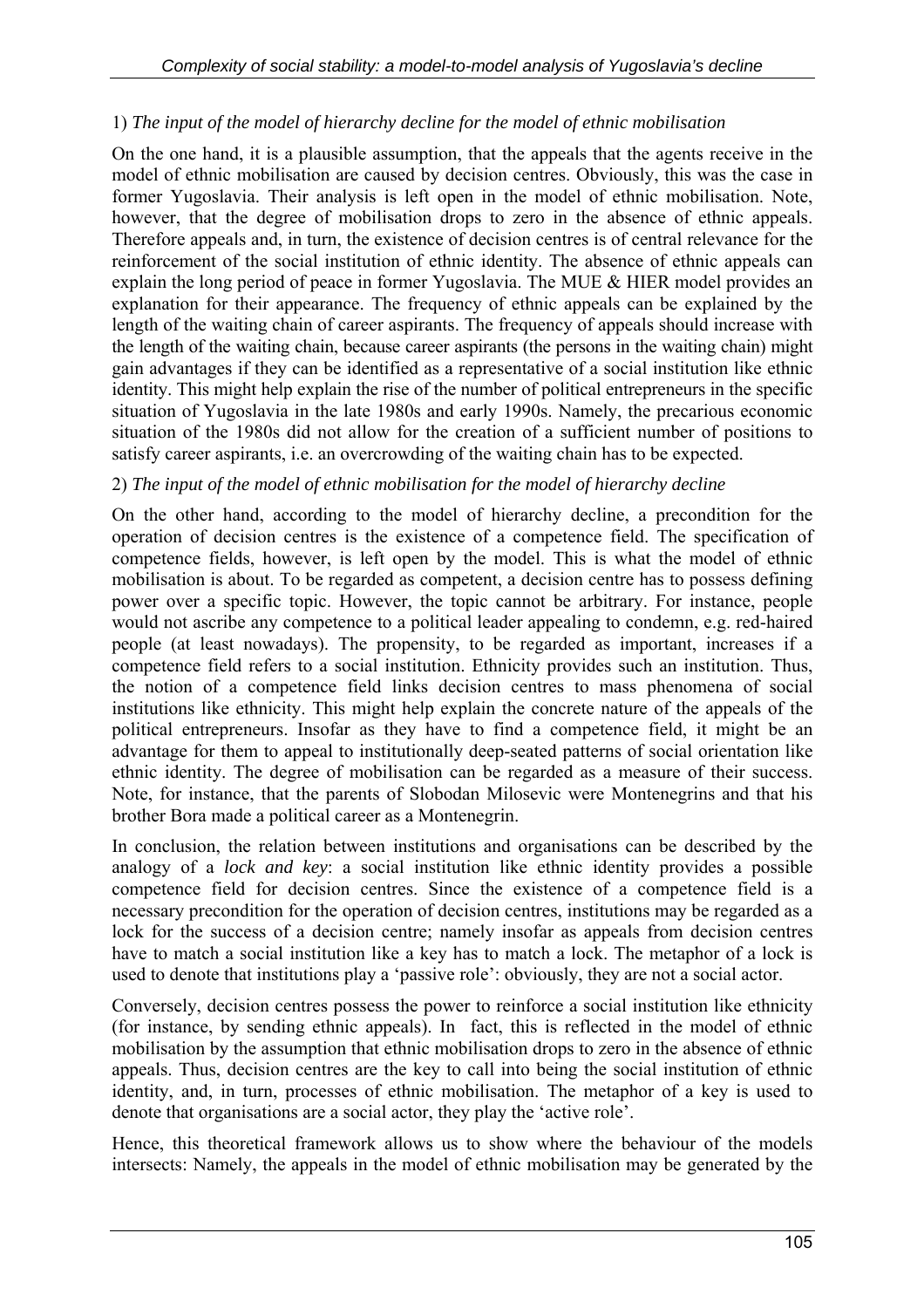model of the decision centres while the competence fields in the model of hierarchy decline may be defined by the model of the mass-phenomenon of mobilisation. The success in establishing a competence field can be measured by the degree of mobilisation. The formal structure of a model docking can be described as in Figure 4.



**Figure 4.** Causal interaction of the models.

Decision centres have to be regarded as possessing a competence field. This is a precondition for their succesfull operation: it is the legitimisation for the positions in the PT. To be regarded as competent, they can send appeals. These may be successful if they address social institutions. Note, that a competence field may not necessarily be ethnicity. The frequency of ethnic appeals may be determined by the length of the waiting chain. In particular, waiting chain overcrowding might increase the number of appeals. Thus, career aspriants are the main driving force. This in turn leads to a reinforcement of an institution. Yet, the competition between decision centres to be regarded as representing an institution may cause conflict interactions between the decision centres. Note, that the degree of conflict interactions already serves as an input for the structural rupture register function, which determines the stability of the organisational system. However, in the model it not specified what the conflicts are about. This can be specified by a model of the mass-phenomenon of mobilisation. Thus, the degree of ethnic mobilisation may be used as an input for the calculation of conflict interactions.

## **EPISTEMOLOGICAL FRAMEWORK**

Finally, this investigation shall be brought to an end with some remarks on the epistemological perspective opened up by these considerations: Theoretically, the model-tomodel analysis opens a perspective on theories of the relation between culture and politics and the related question of social constructivism: following Cederman [53], 3 theories of the relationship between culture and politics can be distinguished. An essentialist, an instrumental-constructivist, and a limited-constructivist approach. The essentialist approach stresses the role of the cultural 'raw material'. Hence, ethnicity is assumed as given and "each ethnic core produces a political identity more or less straightforwardly" [53]. The constructivist approaches, on the contrary, emphasize the active role of politics in the formation of ethnic identities by manipulating cultural symbols. According to the instrumentalist-constructivism the causal chain goes from politics to culture, which is seen more or less as an epiphenomenon. The limited-constructivist approach, however, sees the relation between culture and politics as a complex feedback structure: political actors do shape the cultural material, but they are limited in their freedom of choice.

The two models under consideration implement a mechanism [54, 55] of such a feedback loop: On the one hand ethnicity is a pre-given fact in the model of ethnic mobilisation. Thus, this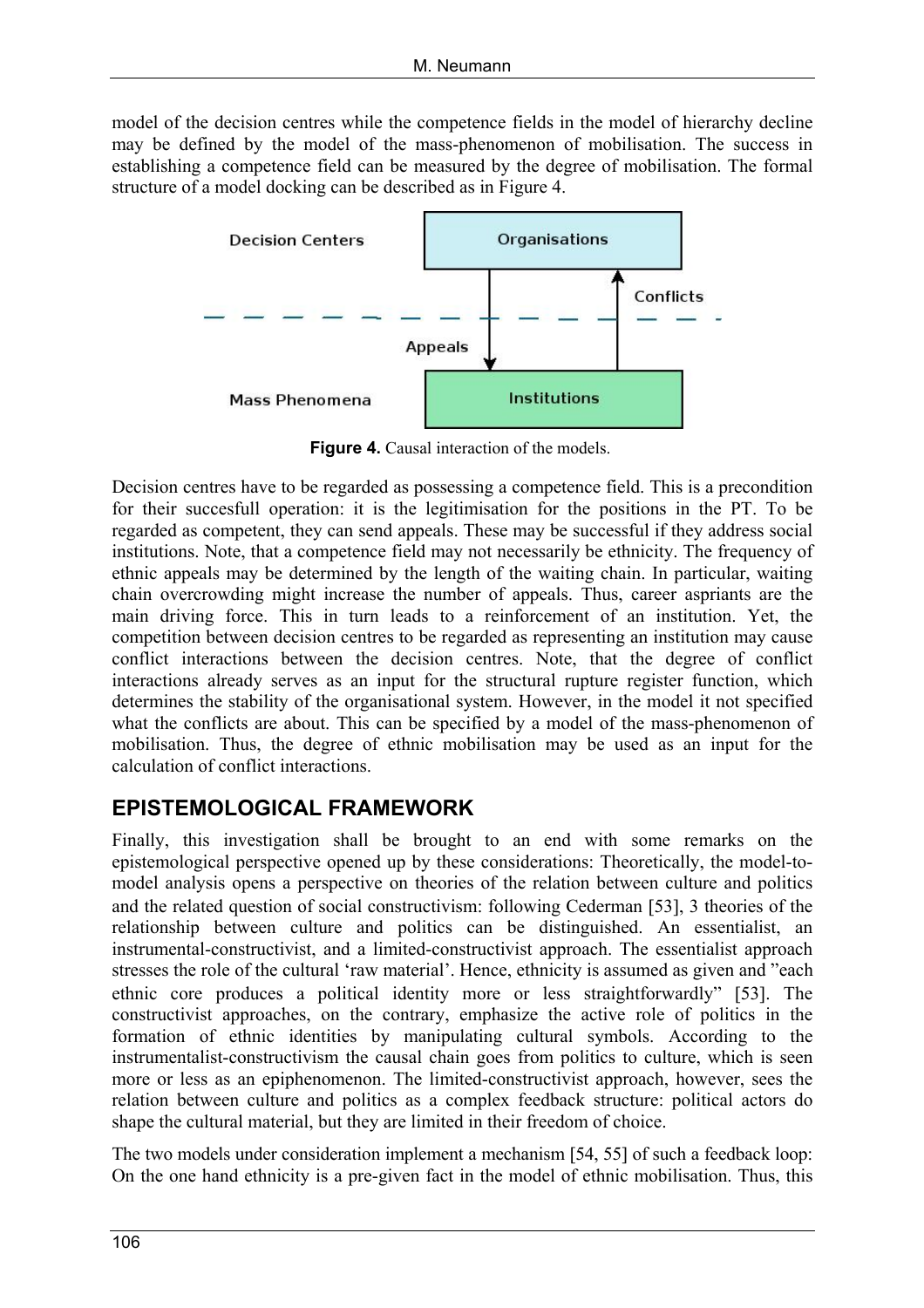assumption is in contrast to an instrumentalist-constructivist approach. Nevertheless, the degree of mobilisation is open for political manipulation by the means of ethnic appeals. These appeals can be analysed by the means of the model of hierarchical operational mechanisms: PTs are successful if they can find a competence field. This means that they have to send some forms of appeals to prove their competence. This is a constructivist perspective since they have the ability to manipulate cultural symbols. However, they can be more or less successful. In particular, their chance to be successful enhances if they can point to social institutions. These institutions can be regarded as the cultural 'raw material', which limit the freedom of manipulating cultural symbols. Thus, the integration of the two models, i.e. the methodological approach of a modelto-model analysis, turns out to be relevant for the epistemological foundations of social theory: namely, it suggests a limited-constructivism by demonstrating possible mechanisms of a feedback loop between voluntary political action and cultural conditions.

## **CONCLUSION AND PERSPECTIVE**

The considerations developed in this paper can only be regarded as a brief outline and are by no means a comprehensive investigation of either the empirical or the theoretical background of a political sociology. Moreover, no direct political advice could be expected from this more fundamental research. However, it enables a methodological and a theoretical clarification as well as it helps for a conceptual integration of the different explanations of the inter- and intra state wars in former Yugoslavia:

- 1) Firstly, due to the fact that Artificial Societies describe stylised facts, this model-to-model analysis is only possible by explicitly enfolding the theoretical dimensions behind the everyday theories of stylised facts. Theoretical considerations provide a tool for relating models concerned with seemingly diverse phenomena. Thus, at this point the theoretical considerations developed in this paper serve as an input for methodology.
- 2) On the other hand, also social theory profits from this methodological research. Insofar as simulation models allow for a formal docking of models, they should also allow for a theoretical discourse: commonly, theories concerned with cultural phenomena on the one hand and political theories on the other hand, or more general theories of social micro- or macro phenomena, respectively, employ a highly different language. It is therefore no trivial task to undertake a comparative theory analysis. However, by using simulation models, a common language can be elaborated within which it seems possible that the theories from both levels could benefit from findings on the other level. In principle, it should be possible that both models could import and export data to a common software frame: On the one hand, the model of hierarchy decline could export data about the length of the waiting chain. This data could be utilised to calculate the appeal frequency that could be imported by the model of ethnic mobilisation. Note that appeals are given externally in this model anyway. On the other hand, the model of ethnic mobilisation could export data about the average degree of mobilisation. This data could be imported by the model of hierarchy decline to calculate the degree of conflict interactions. Note that these are given as a simple quota and are not calculated internally in the original model. Along these lines, the model-to-model analysis could allow for the conceptual integration of social theory. In particular, a sensitivity analysis might allow for an investigation of the recursive impact of the two levels of social theory (which are at the backdrop of the stylised facts of the models) on each other.
- 3) Moreover, it has been pointed out, that the different explanations of the empirical phenomenon of the series of intra- and inter-state wars all contribute to an understanding of different aspects of the phenomenon. The model-to-model analysis allows for a conceptual integration of those explanations highlighting internal conditions: The *first*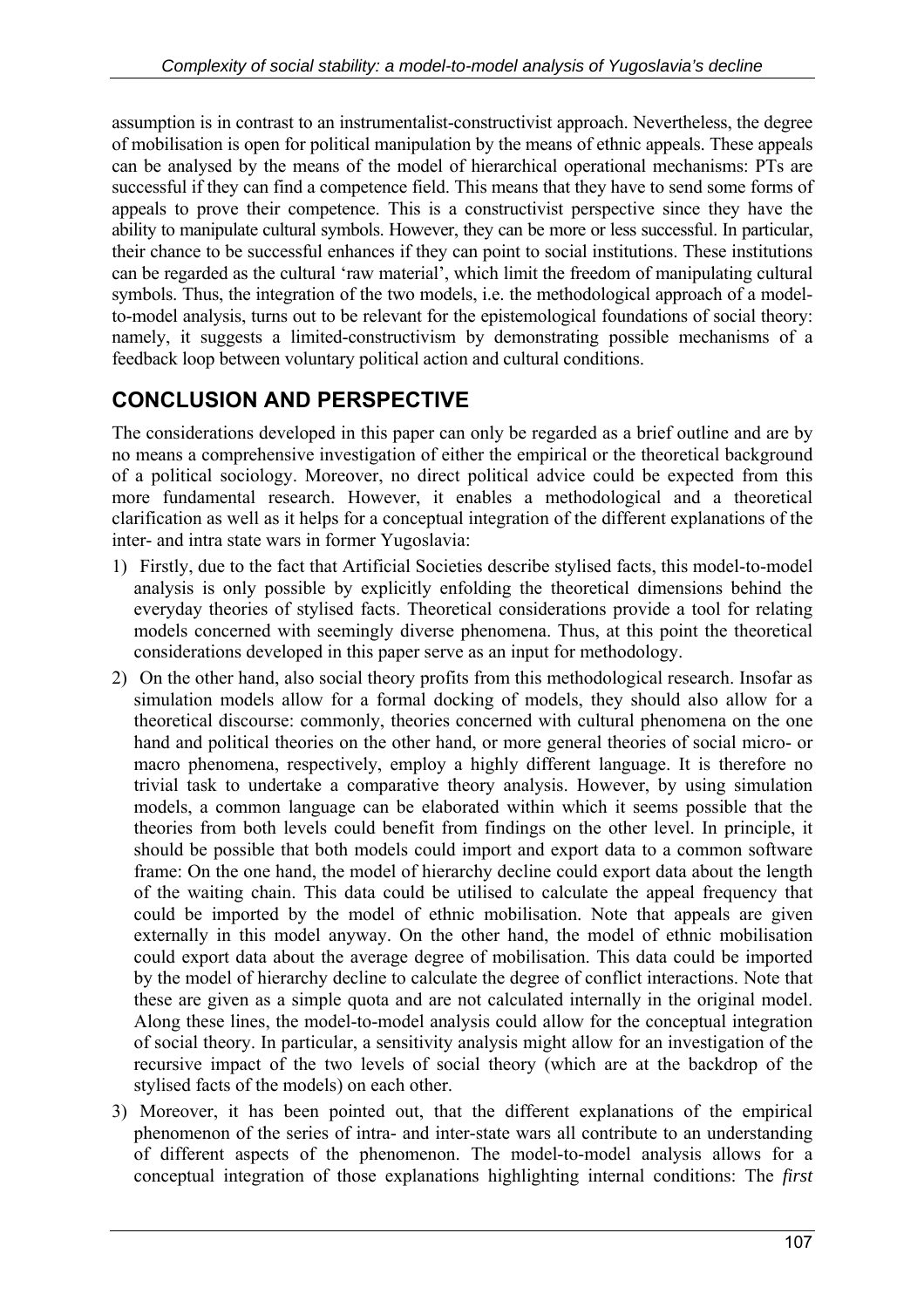explanation outlined in the section about the empirical background was that the decline of Yugoslavia was driven by wilful political action. This can be explained by the model of hierarchy decline: namely, an overcrowding of the waiting chain with career aspirants suggests a high probability of aggressive political action. However, the possibility of PTs to generate positions, which could prevent such an overcrowding is dependent on financial restrictions. This refers to the *third* explanation: precarious economic circumstances. Thus, the model of hierarchy decline might help to integrate these two explanations: why aggressive political actors emerge at a given time. By the model of ethnic mobilisation the cultural borderlines of the conflict can be taken into account. This was the *forth*  explanatory mode. This model explains why aggressive political actors where successful with propagating a nationalist ideology. Hence, except for the international situation the two models provide a framework to integrate the internal conditions that where proposed to explain Yugoslavia's disaster.

## **ACKNOWLEDGMENTS**

Preliminary versions were presented at the 33rd Congress of the Deutsche Gesellschaft für Soziologie, Kassel, Oct. 9-13, 2006 and at the Third Model-to-Model Workshop, Marseille, March 15-16, 2007. I would to thank participants in the discussion. I would like to thank Jan Klauck for developing the graphics and Theresa Gehrs for improving my English. My special thanks go to Armano Srbljinovic for encouraging comments and for pointing my attention to the special issue of INDECS and to two anonymous referees for helpful comments and advice.

## **REFERENCES**

- [1] Srbljinovic, A.; Penzar, D.; Rodik, P. and Kardov, K.: *An Agent-Based Model of Ethnic Mobilisation*. Journal of Artificial Societies and Social Simulation **6**(1), 2003, [http://jasss.soc.surrey.ac.uk/6/1/1.html,](http://jasss.soc.surrey.ac.uk/6/1/1.html)
- [2] Mimkes, J.: *Society as a many-particle system.* Journal of Thermal Analysis and Calorimetry, **60**(3), 1055-1069, 2000,
- [3] Mimkes, J.: *Binary Alloys as a Model for the Multicultural Society.* Journal of Thermal Analysis and Calorimetry **43**(2), 521-537, 1995,
- [4] Lim, M.; Metzler, R. and Bar-Yam, Y.: *Global Pattern Formation and Ethnic/Cultural Violence.* Science **317**(5844), 2007,
- [5] Hales, D.; Rouchier, J.; Edmonds, B.: *Model-to-Model Analysis.* Journal for Artificial Societies and Social Simulation **6**(4), 2003, [http://jasss.soc.surrey.ac.uk/6/4/5.html,](http://jasss.soc.surrey.ac.uk/6/4/5.html)
- [6] Gilbert, N.; Troitzsch, K. *Simulation for the Social Scientist.* Open University Press, Buckingham, 1999,
- [7] Cioffo-Revilla, C. and Gotts, N.: *Comparative Analysis of agent-based Social Simulations: GeoSim and FEARLUS models.* Journal of Artificial Societies and Social Simulation **6**(4), 2003, [http://jasss.soc.surrey.ac.uk/6/4/10.html,](http://jasss.soc.surrey.ac.uk/6/4/10.html)
- [8] Axelrod, R.: *A model of the emergence of new political actors.* In Gilbert, N. and Conte, R. (eds.): Artificial Societies. UCL Press, London, 1995,
- [9] Cederman, L.: *Emergent actors in world politics: how states and nations develop and dissolve.* Princeton University Press, Princeton, 1997,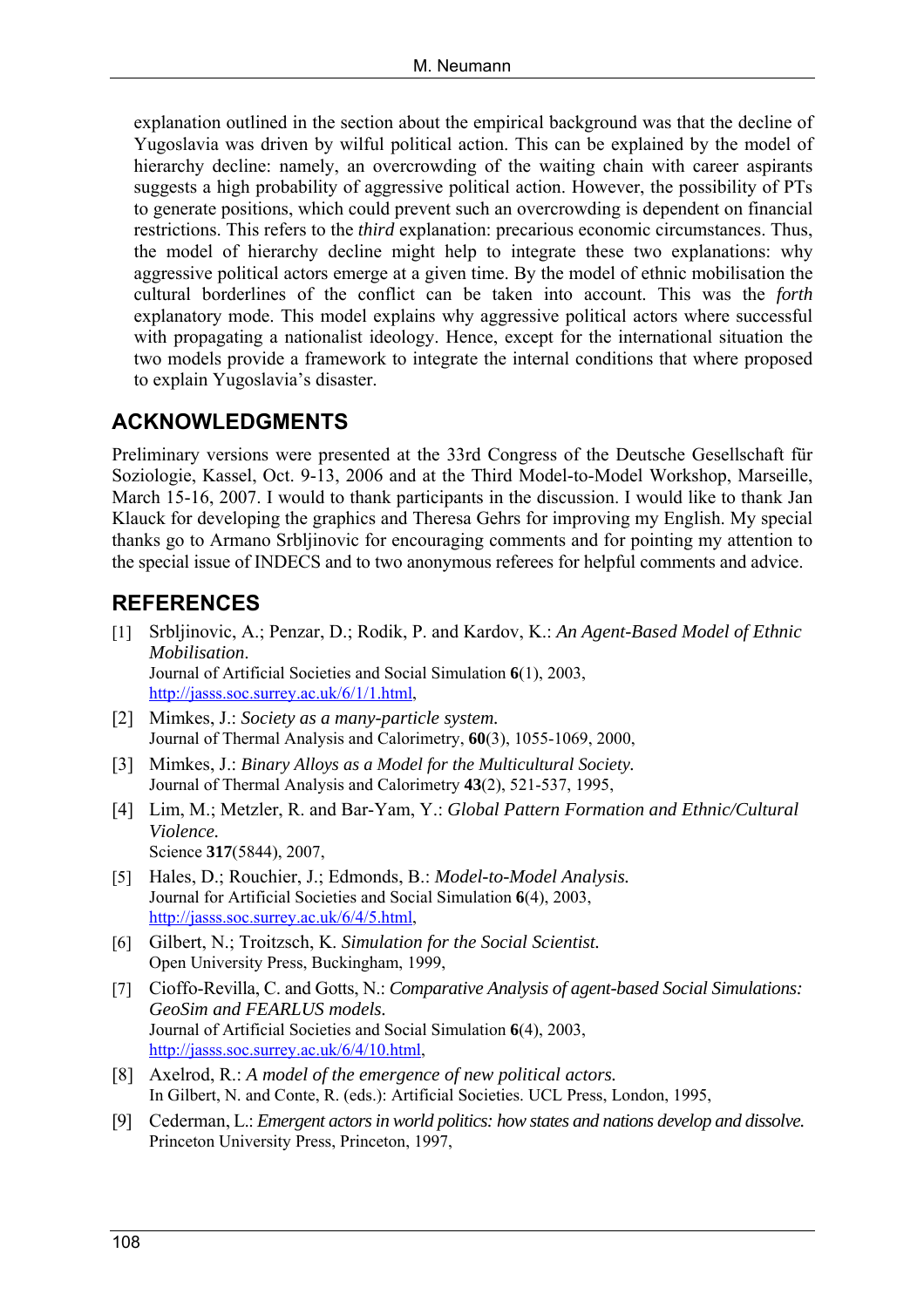- [10] Cederman, L. and Weidemann, N.: *GeoContest: Modelling Strategic Competition in Geopolitical Systems.* In Troitzsch, K. (ed.): Representing Social Reality. Pre-Proceedings of the Third Conference of the European Social Simulation Association. Fölbach, Koblenz, 2005,
- [11] Schieder, T.: *Nationalismus und Nationalstaat. Studien zum nationalen Problem im modernen Europa.* Vanderhoeck & Ruprecht, Göttingen, 1992,
- [12] Smith, A.D.: *The ethnic origins of Nation.* Blackwell, Oxford, 1986,
- [13] Trotha, T. von: *Perspektiven der politischen Soziologie.* Soziologie **35**(3), 283-302, 2006,
- [14] Calic, M.: *Der Krieg in Bosnien-Hercegovina: Ursachen, Konfliktstrukturen, Internationale Lösungsversuche.* Surkamp, Frankfurt a. M., 1995,
- [15] Djuric, R. and Bengsch, B.: *Der Zerfall Jugoslawiens.* Morgenbuch Verlag, Berlin, 1992,
- [16] Roggeman, H.: *Krieg und Frieden auf dem Balkan.* Arno Schmitz, Berlin, 1993,
- [17] Melic, D. (ed.): *Der Jugoslawien Krieg: Handbuch zu Vorgeschichte, Verlauf und Konsequenzen.* Westdeutscher Verlag, Opladen, 1999,
- [18] Oether, S.: *Völkerrechtliche Rahmenbedingungen und die Staatengemeinschaft.* In Melic, D. (ed.): Der Jugoslawien-Krieg. Handbuch zu Vorgeschichte, Verlauf und Konsequenzen. Westdeutscher Verlag, Opladen, 1999,
- [19] Lutz, D. (ed.): *Der Krieg im Kosovo und das Versagen der Politik.* Nomos, Baden-Baden, 2000,
- [20] Silber, L. and Litte, A.: *Yugoslavia: Death of a Nation.* Penguin Books, New York, 1997,
- [21] Woodward, S.: *Balkan Tragedy: Chaos and Dissolution after the cold war.* The Brooking Institution, Washington D.C., 1995,
- [22] Djekovic, L.: *Der kurze Atem der Selbstverwaltung: Eine Volkswirtschaft zwischen Dauerkrise und gescheiterten Reformen.* In Furkes, J. and Schlarp, K.H. (eds.): Jugoslawien: Ein Staat zerfällt. Reinbeck, Hamburg, 1992,
- [23] Colovic, I.: *Die Erneuerung des Vergangenen.* In Stefanov, N. and Werz, M. (eds.): Bosnien und Europa: Die Ethnisierung der Gesellschaft. Fischer, Frankfurt a.M., 1994,
- [24] Colovic, I.: *Symbolfiguren des Krieges. Zur politischen Folklore der Serben.* In Melcic, D. (ed.): Der Jugoslawien-Krieg: Handbuch zu Vorgeschichte, Verlauf und Konsequenzen. Westdeutscher Verlag, Opladen, 1999,
- [25] Tokic, S.: *Etnische Ideologie und Eroberungskrieg.* In Stefanov, N. and Werz, M. (eds.): Bosnien und Europa: Die Ethnisierung der Gesellschaft. Fischer, Frankfurt a.M., 1994,
- [26] Zanic, I.: *Das politische Imaginarium der kroatischen Nationalgeschichte.* In Melcic, D. (ed.): Der Jugoslawien-Krieg. Handbuch zu Vorgeschichte, Verlauf und Konsequenzen. Westdeutscher Verlag, Opladen, 1999,
- [27] Lampe, J.: *Yugoslavia as History: Twice there was a country.* Cambridge University Press, Cambridge, 1996,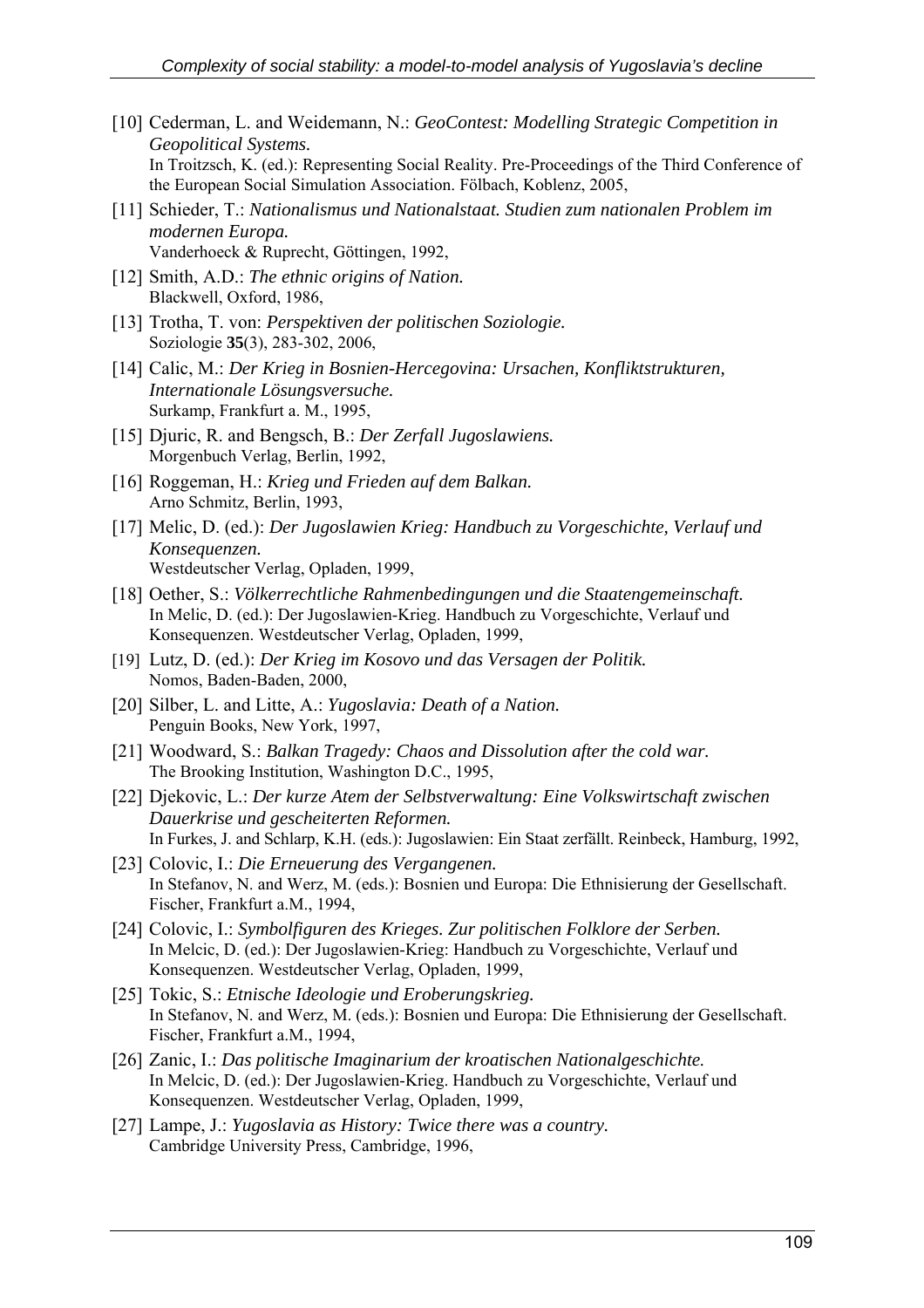- [28] Cudic, S.: *Multikulturalität und Multikulturalismus in Bosnien-Herzegowina.* Peter Lang, Frankfurt a.M., 2001,
- [29] Bremer, Th.: *Die Religionsgemeinschaften im ehemaligen Jugoslawien.* In Melcic, D. (ed.): Der Jugoslawien-Krieg. Handbuch zu Vorgeschichte, Verlauf und Konsequenzen. Westdeutscher Verlag, Opladen, 1999,
- [30] Katicic, R.: *Jugoslawien im Lichte seiner Sprachen.* In Melcic, D. (ed.): Der Jugoslawien-Krieg. Handbuch zu Vorgeschichte, Verlauf und Konsequenzen. Westdeutscher Verlag, Opladen, 1999,
- [31] Müller, N.: *Civilisation Dynamics.* Vol II. Aldershot, Avebury, 1991,
- [32] Szayna, T.A. (ed.): *Identifying Potential for Ethnic Conflict: Application of a Process Modell.* RAND, Santa Monica, 2000,
- [33] Moore, W.H. and Jaggers, K.: *Deprivation, Mobilisation, and the State: A synthetic Model of Rebellion.* Journal of Developing Societies **6**(1), 17-36, 1990,
- [34] Axelrod, R.: *The Complexity of Cooperation: Agent-Based Models of Competition and Collaboration.* Princeton University Press, Princeton, 1997,
- [35] Hammond, R.: *Endogenous Transition Dynamics in Corruption: An Agent-Based Computer Model.* Center of Social and Economic Dynamics Working Paper, 2000, [http://www.brook.edu/es/dynamics/papers/ross/ross.pdf,](http://www.brook.edu/es/dynamics/papers/ross/ross.pdf)
- [36] Müller, N.: *Civilisation Dynamics*. Vol I. Aldershot, Avebury, p.30, 1989,
- [37] Meier, V.: *Der Titostaat in der Krise. Jugoslawien nach 1966.* In Melcic, D. (ed.): Der Jugoslawien-Krieg: Handbuch zu Vorgeschichte, Verlauf und Kosequenzen. Westdeutscher Verlag, Opladen, 1999,
- [38] Heine, B.; Meyer, M. and Strangfeld, O.: *Stylised Facts and the Contribution of Simulation to Economic Analysis and Budgeting.* Journal for Artificial Societies and Social Simulation **8**(4), 2005, [http://jasss.soc.surrey.ac.uk/8/4/4.html,](http://jasss.soc.surrey.ac.uk/8/4/4.html)
- [39] Küpper, G.; Lennhard, J.: *Validation of Simulation: Patterns in the Social and Natural Sciences.* Journal for Artificial Societies and Social Simulation **8**(4), 2005, [http://jasss.soc.surrey.ac.uk/8/4/3.html,](http://jasss.soc.surrey.ac.uk/8/4/3.html)
- [40] Müller, N.: *Real Structure Modelling: a methodology for the description of large-scale social units.* Social Science Information **24**(3), 603-624, 1985,
- [41] Lenski, G.: *Power and Privilege.* McGraw-Hill, New York, 1966,
- [42] Dahrendorf, R.: *Homo Sociologicus. Ein Versuch zu Geschichte, Bedeutung und Kritik der Kategorie der sozialen Rolle.* Westdeutscher Verlag, Opladen, 1953,
- [43] Durkheim, E.: *Regeln der Soziologischen Methode.* Luchterhand, Neuwied, 1961,
- [44] Durkheim, E.: *Erziehung, Moral und Gesellschaft.* Luchterhand, Neuwied, 1973,